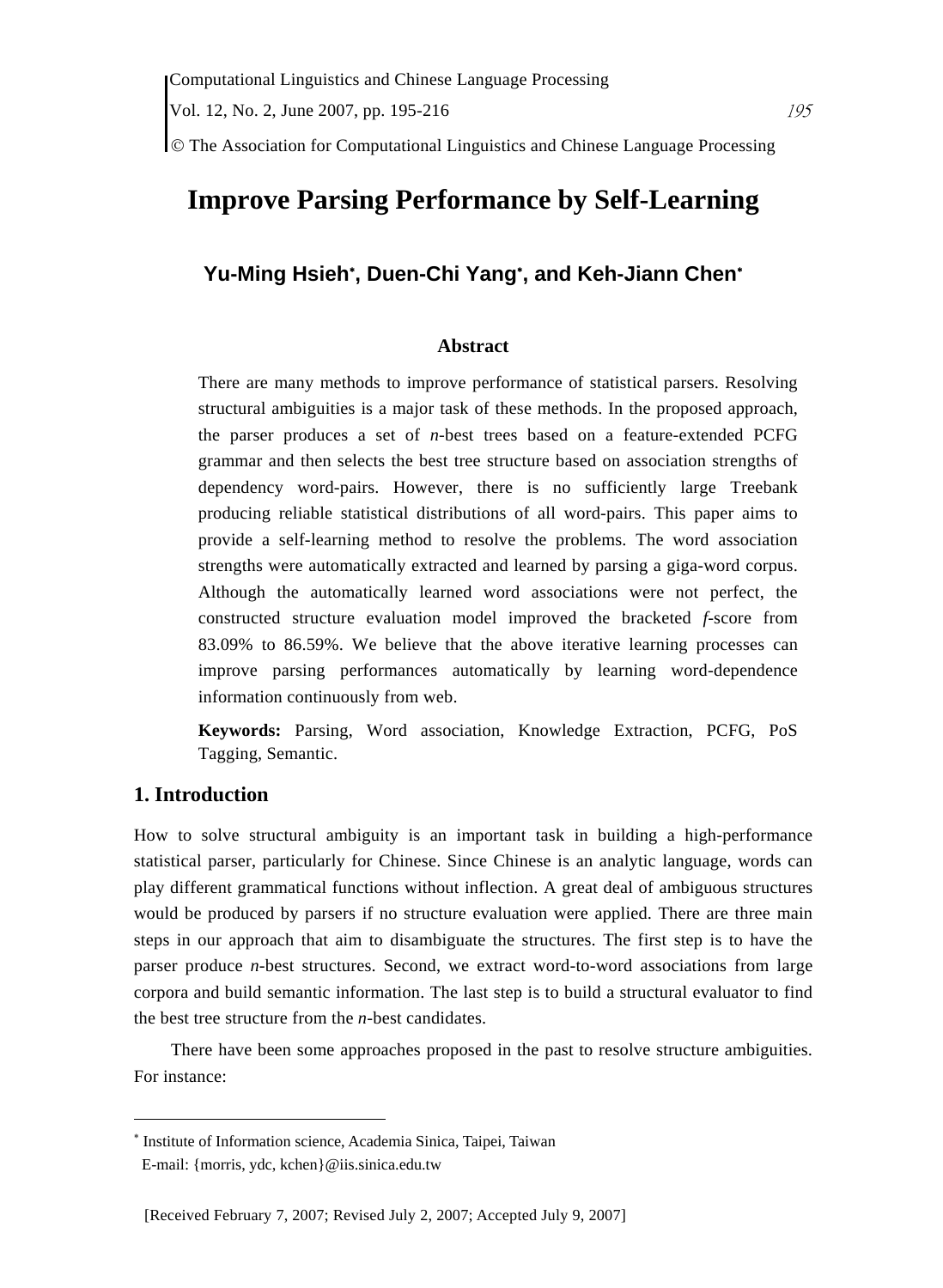Adding on lexical dependencies. Collins [1999] solves structural ambiguity by extracting lexical dependencies from Penn WSJ Treebank and applying dependencies to the statistic model. Lexical dependency (or Word-to-word association, WA) is one type of semantic information. It is a current trend to add on semantic related information in traditional parsers. Some incorporate word-to-word association in their parsing models, such as the Dependency Parsing in Chen *et al*. [2004]. They take advantage of statistical information of word dependency in the parsing process to produce dependency structures. However, word association methods suffer low coverage when lacking very large tree-annotated training corpora while checking dependency relationships between word pairs.

Adding on word semantic knowledge where CiLin and HowNet information are used in the statistic model in the experiment [Xiong *et al*. 2005]. Their results work to solve common parsing mistakes efficiently.

Using a re-annotation method in grammar rules. Johnson [1998] thinks that re-annotating each node with the category of its parent category in Treebank is able to improve parsing performance. Klein *et al*. [2003] proposes internal, external, and tag-splitting annotation strategies to obtain better results.

Building an evaluator. Some people re-rank the structure values and find the best parse [Collins 2000; Charniak *et al*. 2005]. At first, the parser produces a set of candidate parses for each sentence. Later, the re-ranker finds the best tree through relevance features. The performance is better than without the re-ranker.

This paper is going to show a self-learning method to produce imperfect (due to errors produced by automatic parsing) but unlimited amount of word association data to evaluate the *n-*best trees produced by a feature-extended PCFG grammar. The parser with this WA evaluation is considerably superior to those without the evaluation.

The organization of the paper is as follows: Section 2 describes how to generate *n-*best trees in a simple way. In Section 3, we account for building word-to-word association and a primitive semantic class as well. As to the design of the evaluating model, our probability model, coordination of rule probability, and word association probability are presented in Section 4. In Section 5, we discuss and explain the experimental data and results. Ambiguities of PoS are to be considered in a practical system. Section 6 deals with further experiments on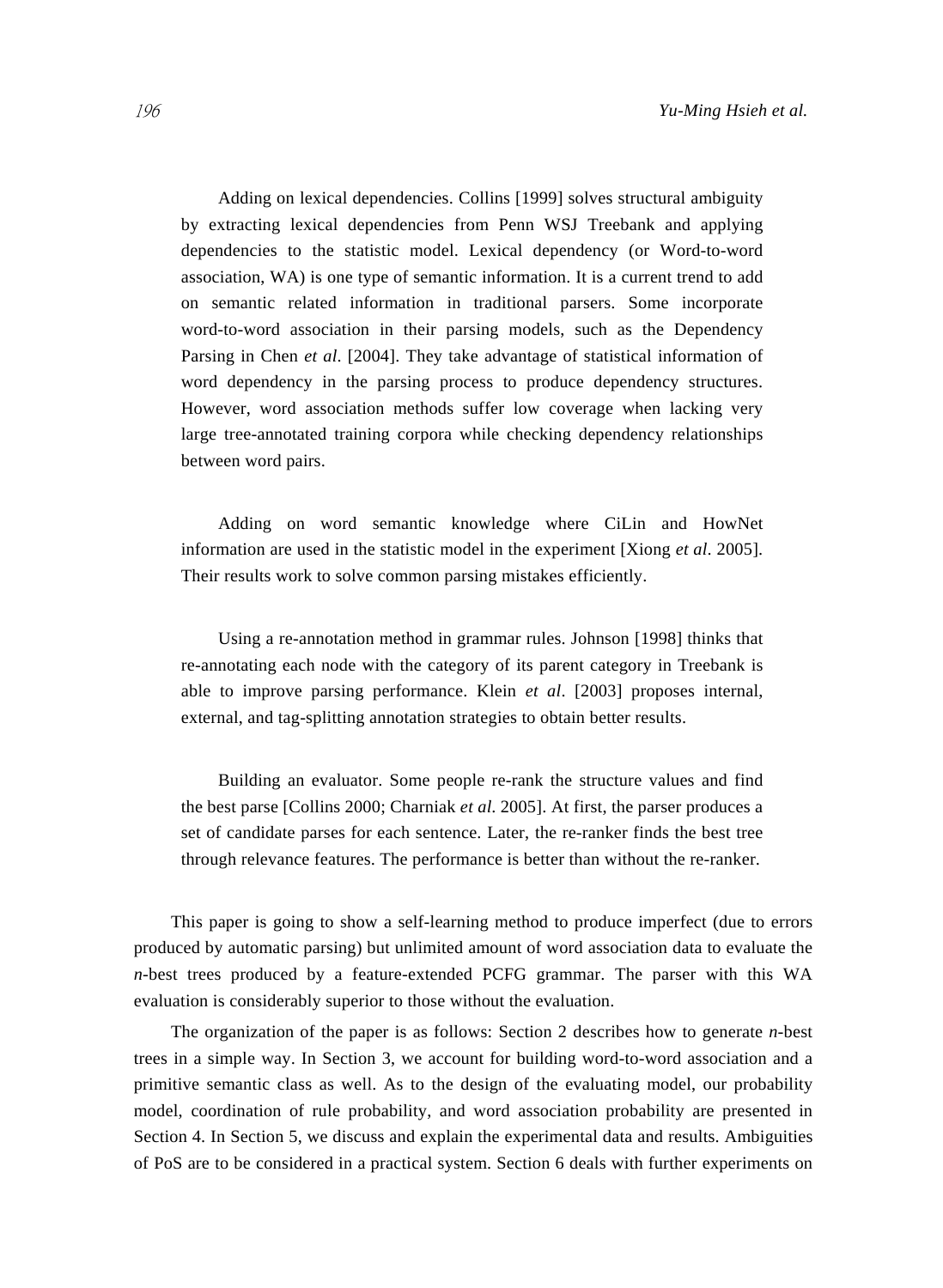automatic tagging with PoS. Finally, we offer concluding remarks in Section 7.

## **2. Feature Extension of PCFG Grammars for Producing the** *N***-best Trees**

It is clear that Treebanks [Chen *et al*. 2003] provide not only instances of phrasal structures and word dependencies but also their statistical distributions. Recently, probabilistic preferences for grammar rules and feature dependencies were incorporated to resolve structure-ambiguities and had great improvement on parsing performance. However, the automatically extracted grammars and feature-dependence pairs suffer the problem of low coverage. We proposed different approaches to solve these two different types of low coverage problems. For the low coverage of extracted grammar, a linguistically-motivated grammar generalization method is proposed [Hsieh *et al*. 2005]. The low coverage of word association pairs is resolved by a self-learning method of automatic parsing and extracting word dependency pairs from very large corpora.

The linguistically-motivated generalized grammars are derived from probabilistic context-free grammars (PCFG) by right-association binarization and feature embedding. The binarized grammars have better coverage than the original grammars directly extracted from Treebank. Features are embedded into the lexical and phrasal categories to improve the precision of generalized grammar. The important features adopted in our grammar are described in the following:

| Head (Head feature):                                   | The PoS of phrasal head will propagate all intermediate nodes<br>within the constituent.                                                          |  |  |  |
|--------------------------------------------------------|---------------------------------------------------------------------------------------------------------------------------------------------------|--|--|--|
| <b>Example:</b>                                        | $S(NP(Head:Nh: \#E))S'$ <sub>-Head:VF</sub> (Head:VF: $\frac{1}{N}$  S' <sub>-Head:VF</sub> (NP(Head:Nb:<br>李四)  VP(Head:VC:撿  NP(Head:Na:皮球))))) |  |  |  |
| <b>Linguistic motivations:</b>                         | To constrain the sub-categorization frame.                                                                                                        |  |  |  |
| Left (Leftmost feature):                               | The PoS of the leftmost constitute will propagate one-level to its<br>intermediate mother-node only.                                              |  |  |  |
| <b>Example:</b>                                        | $S(NP(Head:Nh: \#E))S'$ -Head:VF(Head:VF: $\frac{11}{12}$   $S'$ -NP(Head:Nb: $\frac{11}{22}$<br>四)  VP(Head:VC:撿  NP(Head:Na:皮球)))))             |  |  |  |
| Linguistic motivation:                                 | To constrain linear order of constituents.                                                                                                        |  |  |  |
| <b>Head 0/1 (Existence of</b><br><i>phrasal head):</i> | If phrasal head exists in intermediate node, the nodes will be<br>marked with feature 1; otherwise 0.                                             |  |  |  |
| <b>Example:</b>                                        | S(NP(Head:Nh: 他 ) S' <sub>-1</sub> (Head:VF: 叫  S' <sub>-0</sub> (NP(Head:Nb: 李<br>四) VP(Head:VC:撿  NP(Head:Na:皮球)))))                            |  |  |  |
| Linguistic motivation:                                 | To enforce unique phrasal head in each phrase.                                                                                                    |  |  |  |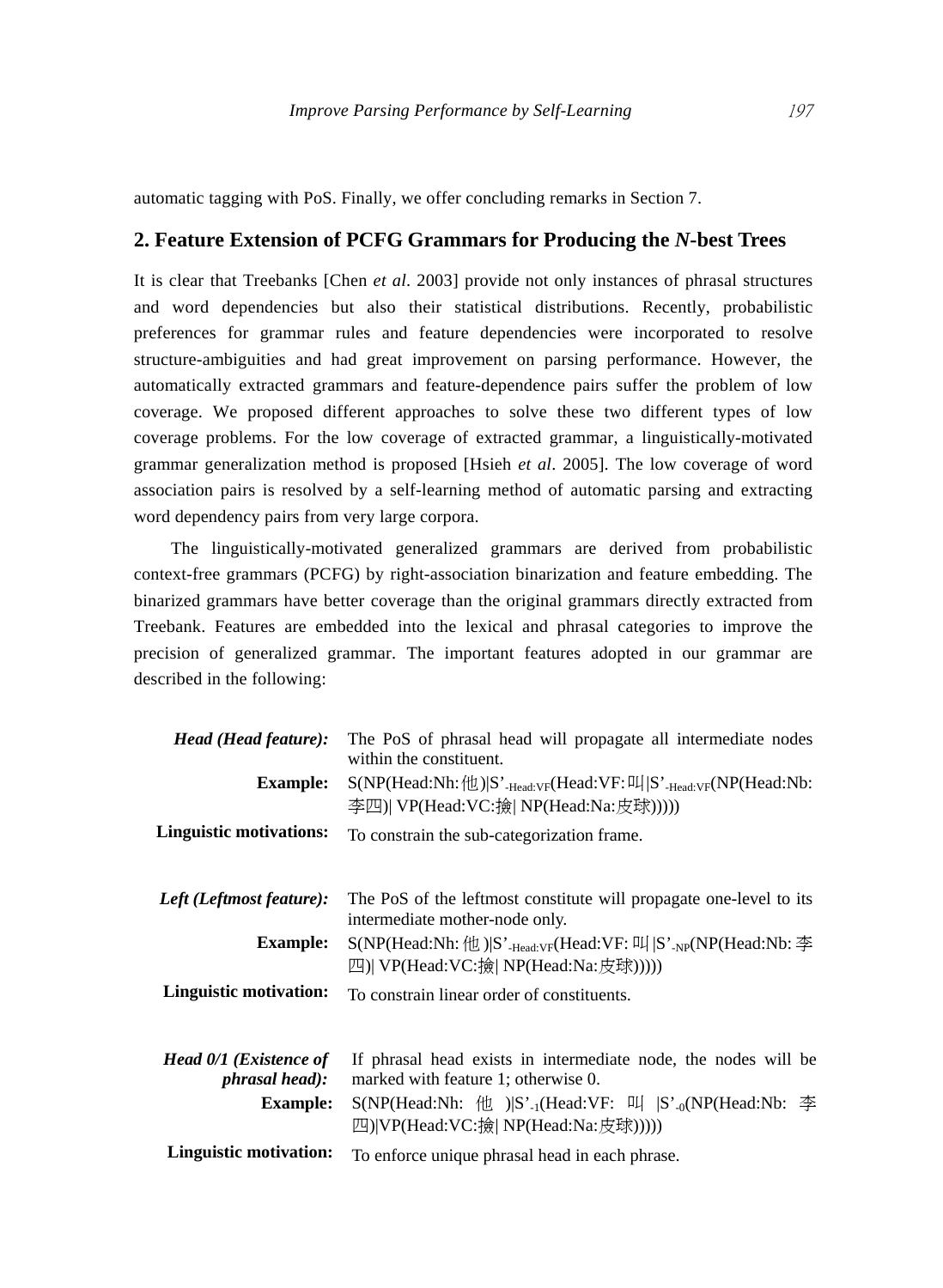There are two functions of applying the embedded features: one is to increase the precision of the grammar and the other is to produce more candidate parse structures. With features embedded in phrasal categories, PCFG parsers are forced to produce varieties of different possible structures<sup>1</sup>. In order to achieve a better *n*-best oracle performance (*i.e.* the ceiling performance achieved by picking the best structure from *n* bests), we designed some different feature-embedded grammars and try to find a grammar with the better *n-*best oracle performance. For instance, "S(NP(Head:Nh: 他 )|Head:VF: 叫 | NP(Head:Nb:  $\Phi$  四 )| VP(Head:VC:撿| NP(Head:Na:皮球)))". The explanations of feature sets are as follow.

#### **Rule type-1:**

**Intermediate node:** add on "Left and Head 1/0" features.

**Non-intermediate node:** if there is only one member in the NP, add on "Head" feature.

**Example:** S(NP-Head:Nh(Head:Nh:他)|S'-Head:VF-1(Head:VF:叫|S'-NP-0(NP-Head:Nb(Head:Nb:李 四)|VP(Head:VC:撿| NP<sub>-Head:Na</sub>(Head:Na:皮球)))))

#### **Rule type-2:**

**Intermediate node:** add on "Left and Head 1/0" features.

**Non-intermediate node:** add on "Head and Left" features, if there is only one member in the NP, add on "Head" feature.

**Example:**  $S_{NP\text{-Head:VF}}(NP_{\text{-Head:Nh}}(Head:Nh:\text{\#})|S'_{\text{-Head:VF-1}}(Head:VF:\text{\#})$  $|S'_{-NP\text{-}0}(NP_{\text{-Head}:Nb}(Head:Nb:\nsubseteq\text{[M]})|VP_{\text{-Head}:VC}(Head:VC:\nimplies[NP_{\text{-Head}:Na}(Head:Na:\notimes\text{[M]}))))|$ 

#### **Rule type-3:**

 $\overline{a}$ 

**Intermediate node:** add on "Left, and Head 1/0" features. **Top-Level node:** add on "Head and Left" features. (see example of  $S_{NP\text{-}Head:VF}$ ) **Non-intermediate node:** if there is only one member in the NP, add on "Head" feature. **Example:** S-NP-Head:VF(NP-Head:Nh(Head:Nh:他)|S'-Head:VF-1(Head:VF:叫 |S'-NP-0(NP-Head:Nb(Head:Nb:李四)|VP(Head:VC:撿| NP-Head:Na(Head:Na:皮球)))))

<sup>1</sup> The parser adopts an Earley's Algorithm. It is a top-down left-to-right algorithm. So, in parts that have the same non-terminals, we keep only the best structure after pruning, to reduce the load of calculation and thus fasten the parsing speed. Therefore, if we add different features in the Top-Level rules, we'll get more results.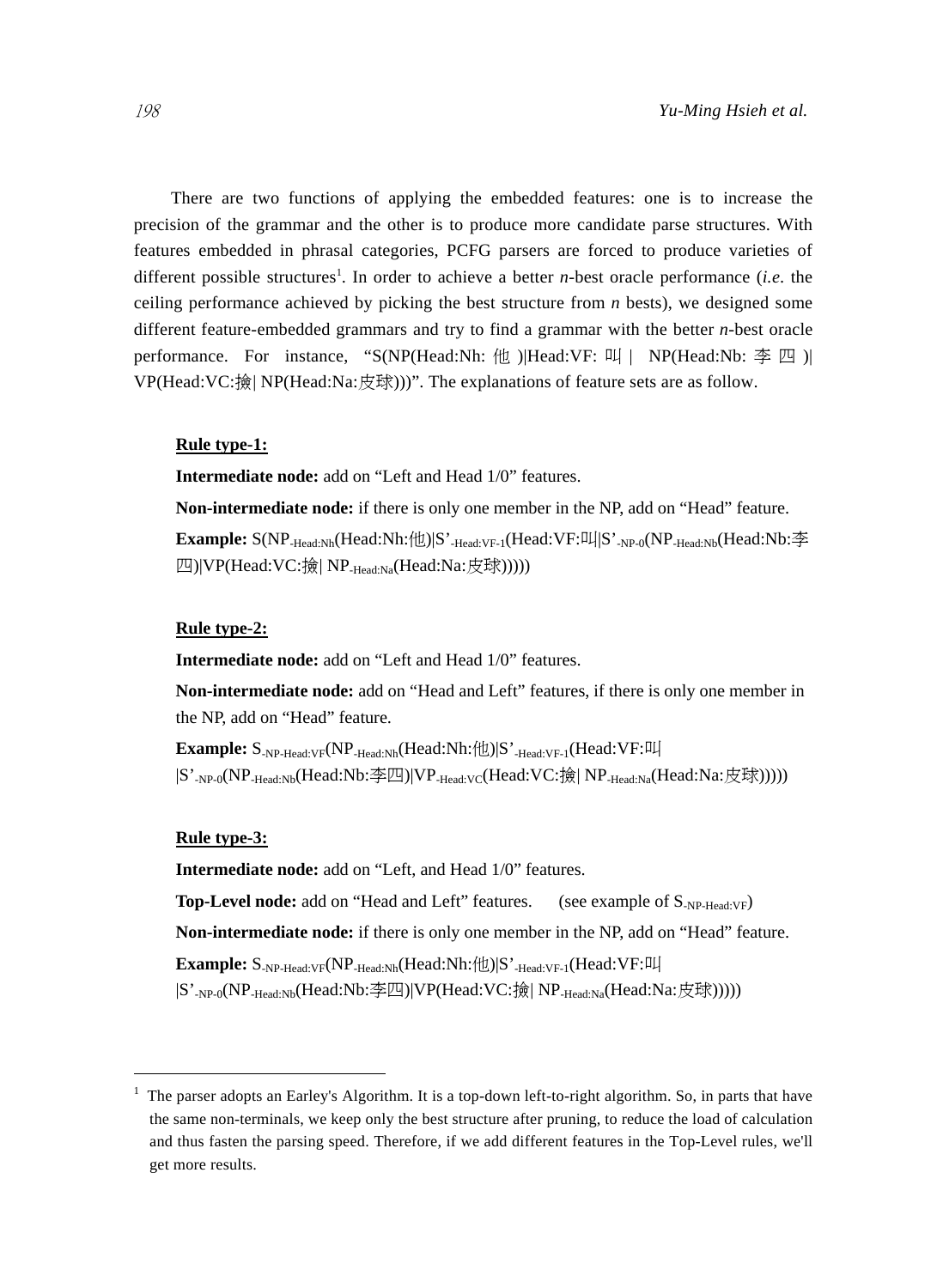Rules and their statistical probabilities are extracted from the transformed structures. The grammars are derived and trained from Sinica Treebank<sup>2</sup>. Sinica Treebank contains  $38,944$ tree-structures and 230,979 words. Table 1 shows the number of rule types in each grammar and Table 2 shows their 50-best oracle bracketed *f*-scores on three sets of testing data. The three sets of testing data used in our experiments represent "moderate", "difficult", and "easy" scale of Chinese language respectively. Black [1991] proposed two structural evaluating systems in 1991; the more strictly based is named PARSEVAL, and the less strictly based is crossing. We adopt PARSEVAL measures to evaluate the bracketed *f*-score. The formula represents as follows:

# bracket constituentsin parser's parse of testing data # brack correct constituentsin parser's parse of testing data bracketed precision (BP) <sup>=</sup> # bracket constituentsin treebank's parse of testing data # brack correct constituentsin parser's parse of testing data bracketed recall(BR) <sup>=</sup> *BP BR <sup>f</sup>* <sup>+</sup> <sup>=</sup> \* \* <sup>2</sup> bracketed -score (BF)

 $BP + BR$ 

A bracket represents the phrasal scope. The reason we don't use a labeled *f*-score is that we aim to evaluate the phrasal scope, rather than the effect brought by the phrasal category. For example, the dependency information is much more related to the structure.

|             | Rule Type |        |        |  |  |
|-------------|-----------|--------|--------|--|--|
|             | Rule-1    | Rule-2 | Rule-3 |  |  |
| Rule number | 9.899     | 26,797 | 13,652 |  |  |

*Table 1. Numbers of rules for each grammar.* 

| Table 2. The 50-best oracle performances from the different grammars. |
|-----------------------------------------------------------------------|
|-----------------------------------------------------------------------|

|              | Sources                | <b>Hardness</b> | Rule type   |             |             |  |
|--------------|------------------------|-----------------|-------------|-------------|-------------|--|
| Testing Data |                        |                 | Rule type-1 | Rule type-2 | Rule type-3 |  |
| Sinica       | <b>Balanced corpus</b> | Moderate        | 92.97       | 94.84       | 96.25       |  |
| Sinorama     | Magazine               | Difficult       | 90.01       | 91.65       | 93.91       |  |
| Textbook     | Elementary school      | Easy            | 93.65       | 95.64       | 96.81       |  |

<sup>2</sup> http://treebank.sinica.edu.tw/

 $\overline{a}$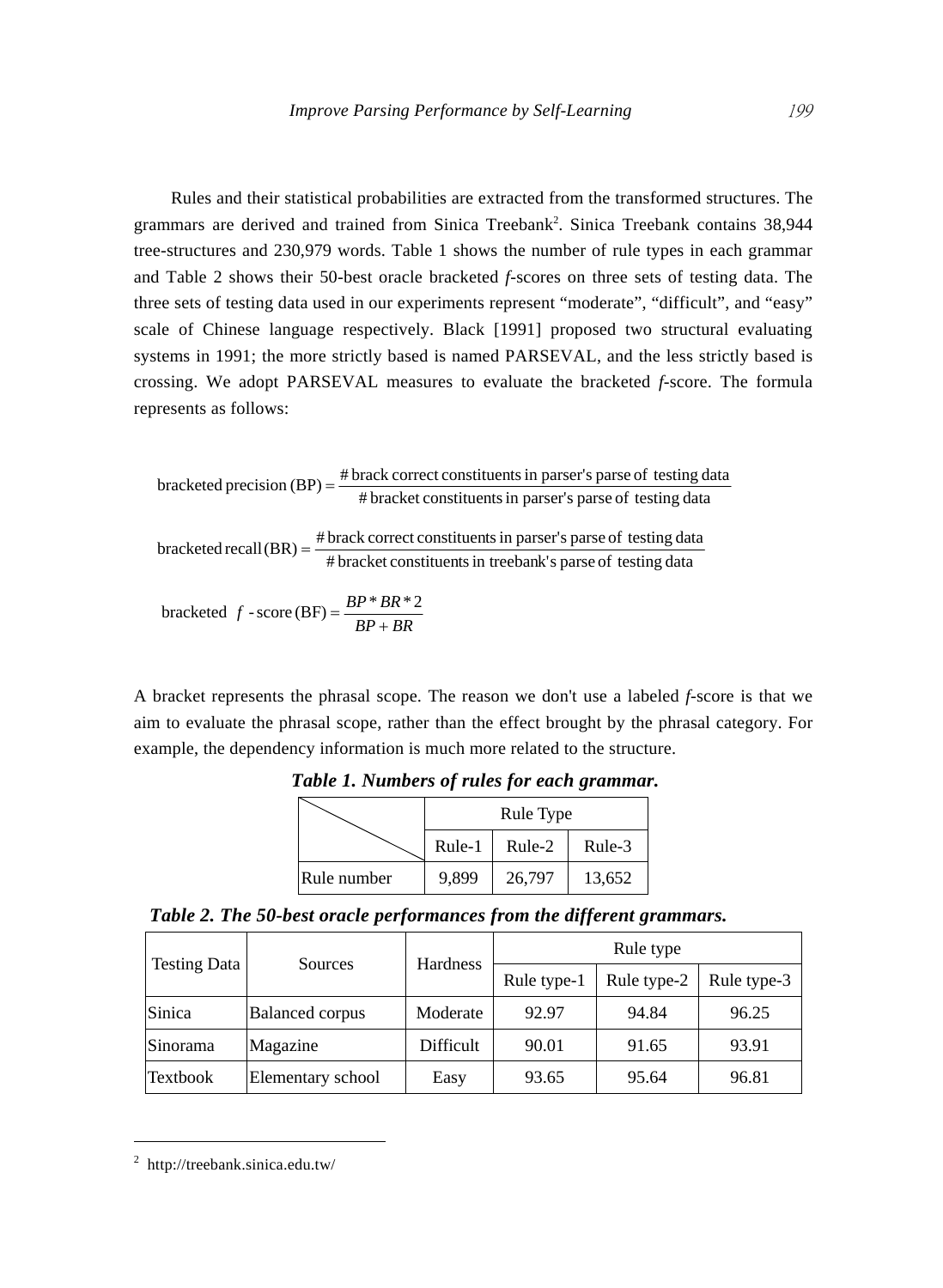From the above table, we can observe that the "Rule type-3" outperforms the "Rule type-1" and "Rule type-2". We adopt the approach used in Charniak *et al.* [2005] to analyze the *n-*best parse. Table 3 shows the best bracketed *f-*score values of different *n*-best parse trees. From the results, we observe that the improvement after  $n=5$  is slight. Thus, the number of ambiguous candidates can be dynamically adjusted according to the complexity of input sentences. For normal sentences, we may consider to take *n*=5 in order to minimize the complexity. For long sentences or sentences with auto PoS tagging should take as large as *n*=50 to raise the ceiling of the best *f*-score.

| <b>Testing Data</b> | n     |                |       |       |       |       |  |  |
|---------------------|-------|----------------|-------|-------|-------|-------|--|--|
|                     |       | $\mathfrak{D}$ | 5     | 10    | 25    | 50    |  |  |
| Sinica              | 91.88 | 94.39          | 95.91 | 96.17 | 96.25 | 96.25 |  |  |
| Sinorama            | 86.69 | 90.44          | 92.87 | 93.47 | 93.86 | 93.91 |  |  |
| Textbook            | 92.24 | 95.01          | 96.21 | 96.61 | 96.78 | 96.81 |  |  |

*Table 3. Oracle bracketed f-scores as a function of number n of n-best parses.* 

For each candidate tree, its syntactic plausibility is obtained by rule probabilities produced by PCFG parser. In addition to this, we need semantic related information to help with finding the best tree structure among candidate trees. In the next section, we will look at some methods of attaining semantic related information.

#### **3. Auto-Extracting World Knowledge**

We could extract word knowledge from Treebanks, but the availability of a very large set of trees with rich linguistic annotations has long been a problem. A cheaper way to extract word knowledge is to automatically parse a large amount of data. We believe that with good parsing performance, we could get sufficient information.

Therefore, in our experiments, we use a Gigaword Chinese corpus to extract word dependence pairs. The Gigaword corpus contains about 1.12 billion Chinese characters, including 735 million characters from Taiwan's Central News Agency (traditional characters), and 380 million characters from Xinhua News Agency (simplified characters)<sup>3</sup>. Word associations are extracted from the texts of Central News Agency (CNA). First we use Chinese Autotag System [Tsai *et al*. 2003], developed by Academia Sinica, to process the segmentation and PoS tagging of the texts. This system reaches a performance of 95% segmentation and 93% tagging accuracies. Then we parse each sentence<sup>4</sup> in the corpus and assign semantic roles to each constituent. Based on the head word information, we extract

 $\overline{a}$ 

<sup>3</sup> http://www.ldc.upenn.edu/Catalog/CatalogEntry.jsp?catalogId=LDC2003T09

<sup>&</sup>lt;sup>4</sup> An existing parser is used to produce 1-best tree of a sentence.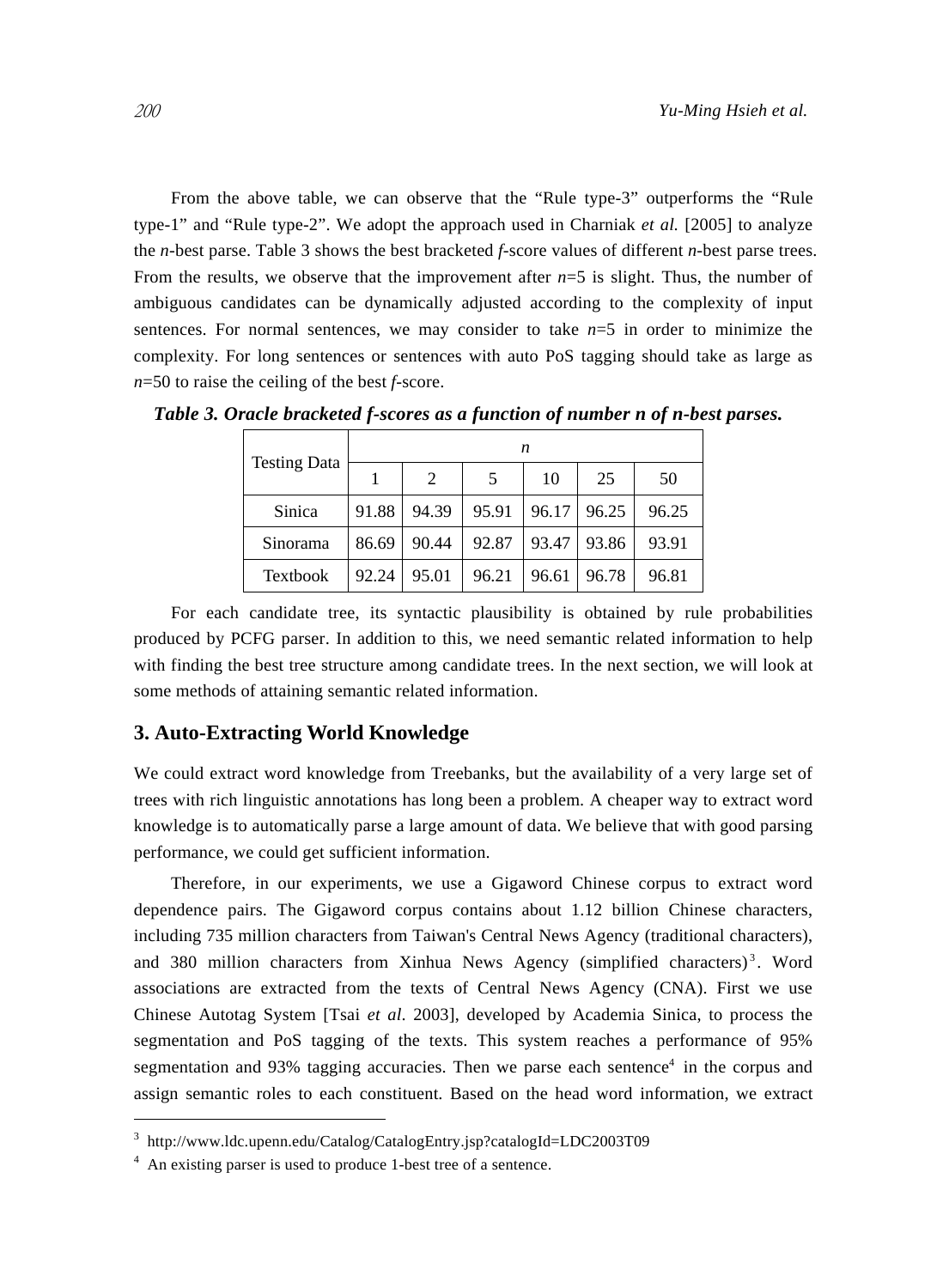dependence word-pairs between head words and their arguments or modifiers. The following illustrates how the automatic knowledge extraction works. We input a Chinese sentence to the parser:

|  | 他 叫 李四 撿 皮球                           |  |  |
|--|---------------------------------------|--|--|
|  | Ta jiao Li-si jian qiu                |  |  |
|  | He ask Li-si pick ball                |  |  |
|  | "He asked Li-si to pick up the ball." |  |  |

Here is the sentence after segmentation and PoS tagging:

他*(Nh)* 叫*(VF)* 李四*(Nb)* 撿*(VC)* 皮球*(Na)* 

The parser analyzes the sentence structure and assigns roles to each phrase as follows. Then, word-pair knowledge of heads and their modifiers are extracted as shown in Figure 1.



*Figure 1. A sample for word association extraction.*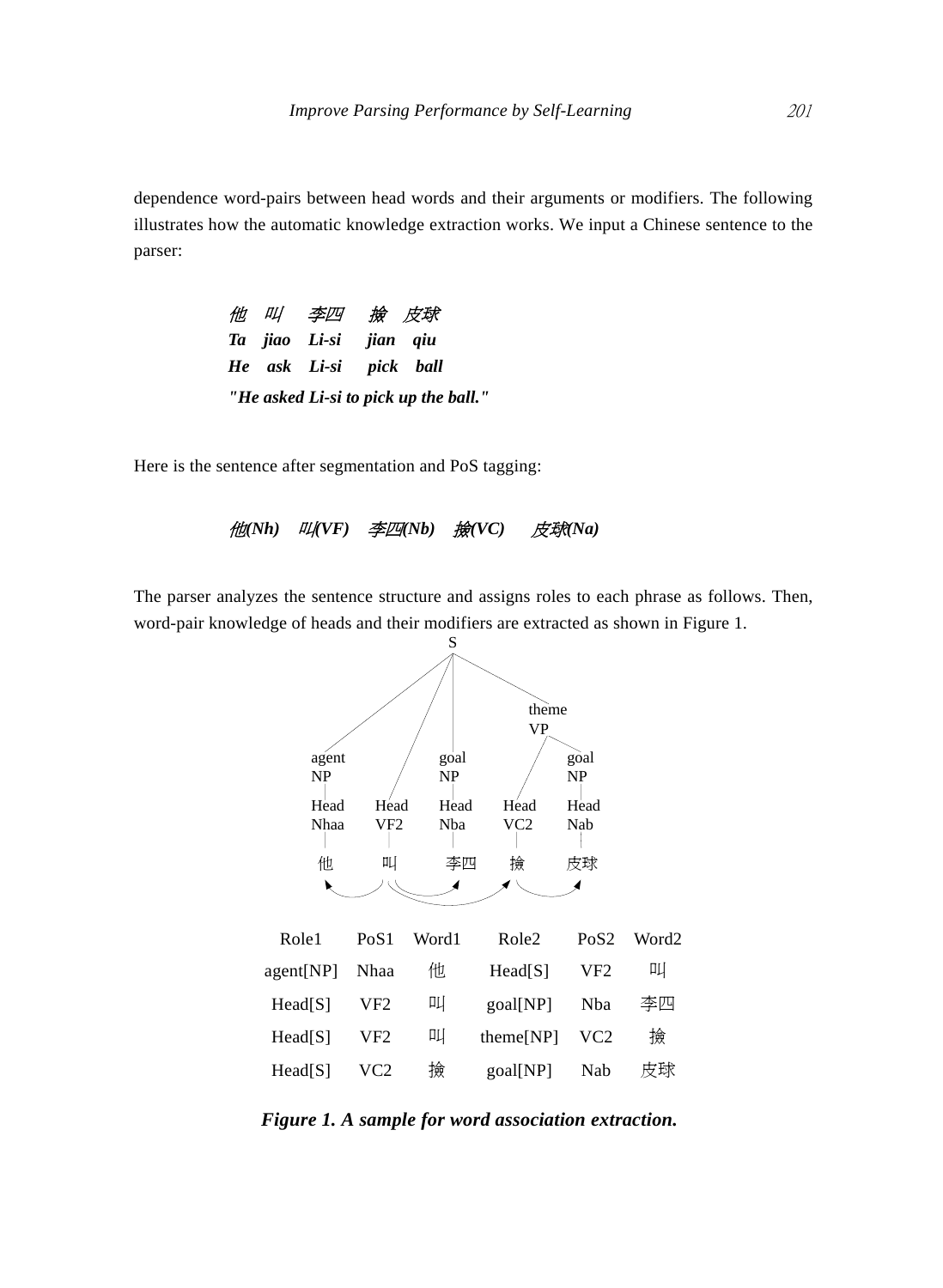Figure 1 shows the examples of extracted word associations. "Role1/PoS1/Word1 and Role2/Role2/Word2" represent the right- and left-part of the word-pairs. "Role", "PoS", and "Word" here mean semantic role, part-of-speech and word respectively. To reduce the number of word association types, we transform the original word-pairs into three simplified types of the word pairs:

- (a) head word on the left hand side: (H\_W\_C, X\_W\_C);
- (b) head word on the right hand side:  $(X_W_C, H_W_C);$
- (c) coordinating structure: (H\_W\_C, H\_W\_C).

In the word pairs, "H" denotes Head, "W" means word, and "C" refers to the simplified PoS tag<sup>5</sup>, "X" refers to any semantic role other than Head role. So, we get basic information of experimental data as follows:

| Role1 | PoS1      | Word1 | Role <sub>2</sub> | PoS <sub>2</sub> | Word <sub>2</sub> |
|-------|-----------|-------|-------------------|------------------|-------------------|
| X     | Nh        | 他     | Н                 | VF               | 吅                 |
| H     | <b>VF</b> | 叫     | X                 | Nb               | 李四                |
| H     | <b>VF</b> | 叫     | X                 | <b>VC</b>        | 撿                 |
| Η     | VC        | 撿     | X                 | Na               | 皮球                |

The processes above are repeated for each new input sentence from the Gigaword corpus.

Finally, we obtain a great deal of knowledge about dependent word pairs and their association strengths. In our experiments, we have 37,489,408 sentences that are successfully parsed and contain word association information. The number of extracted word associations is 221,482,591. The extracted word to word associations that undergo structure analysis and head word assignment are not perfectly correct, but they are more informative and precise than simply taking words on the left and right hand window.

#### **3.1 Coverage Rates of the Word Associations**

Data sparseness is always a problem of statistical evaluation methods. As mentioned in the last section, we automatically segment, tag, parse and assign roles in CNA data, and then extract word associations. We test our extracted word association data in five different levels of granularities. Level-1 to Level-5 represents HWC\_WC, HW\_W, HC\_WC, HW\_C, and HC C respectively. The 5 levels of word associations derived from Figure 1 are as follows:

 $\overline{a}$ 

<sup>&</sup>lt;sup>5</sup> The simplified way please refer to CKIP 93-05 Technical Report.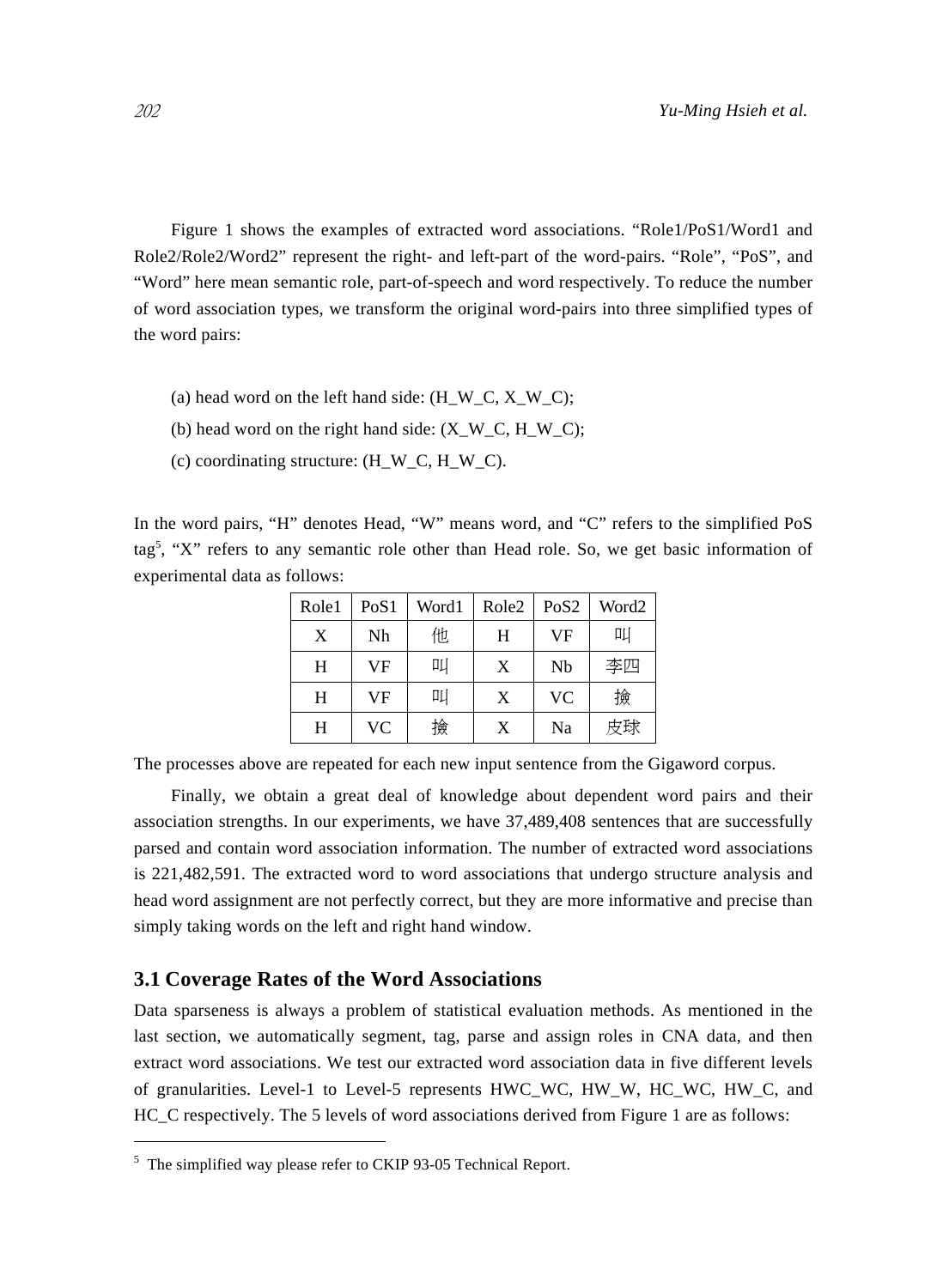| Level   | <b>Type</b> | <b>Word Associations</b>                                     |
|---------|-------------|--------------------------------------------------------------|
| Level-1 | HWC_WC      | (他/Nh _H/叫/VF) (H/叫/VF_李四/Nb) (H/叫/VF_撿/VC)<br>(H/撿/VC_球/Na) |
| Level-2 | HW W        | (他_H/叫) (H/叫_李四) (H/叫_撿) (H/撿_皮球)                            |
| Level-3 | $HC_WC$     | (他/Nh_H/VF) (H/VF_李四/Nb) (H/VF_撿/VC) (H/VC_皮球/Na)            |
| Level-4 | HW C        | (Nh_H/叫) (H/叫_Nb) (H/叫_VC) (H/撿_Nb)                          |
| Level-5 | HC C        | $(Nh_H/VF)$ $(H/VF_Nb)$ $(H/VF_VC)$ $(H/VC_Na)$              |

Theoretically, the precision of fine-grain level like HWC\_WC is much better, but it suffers the problem of data sparseness, hence, its coverage rate is low; on the other hand, the coarse-grain level has best coverage rate but relatively low precision. This is the trade-off between precision and coverage. Therefore, we carry out a series of experiments to find a balanced measurement by linear combination of different level associations. There will be experimental results in the following sections.

Why not use HWC\_W or HC\_W? From our observation, we have found that these two show similar performance with HWC\_WC and HC\_WC respectively; therefore, we exclude them. Besides, there are some asymmetric representations, such as the use of "HW\_C". They are used to raise the coverage rate in word association while not being too general.

We like to see the bi-gram coverage rates for each level of representation. After CNA producing word associations in each level, we observe the relationship between the amount of word associations and the coverage rates of the three texts: Sinica, Sinorama, and Textbook. We extracted word associations from the three data sets in each level and calculated their coverage rates.

We tested the coverage rates for 10 different size word association data, of which each was extracted from different size corpora. Figure 2 shows coverage relationships between five levels and sizes of word association data for three testing data.

Figure 2 shows that larger data increases the coverage rates, but the coverage of the fine-grained level word associations, *e.g*. Level-1 (HWC\_WC), is only about 70%, which is far from saturation. Nonetheless, the coverage rate can be improved by reading more texts from the web. The coarse-grained level associations, *e.g*. Level-5 (HC\_C), cover the most bi-gram categories. However, it may not be very useful, since syntactic associations which are partially embedded in the PCFG are redundant. To attain a better evaluation model, we derived new associations between semantic classes. Criteria for semantic classification are discussed in the following section.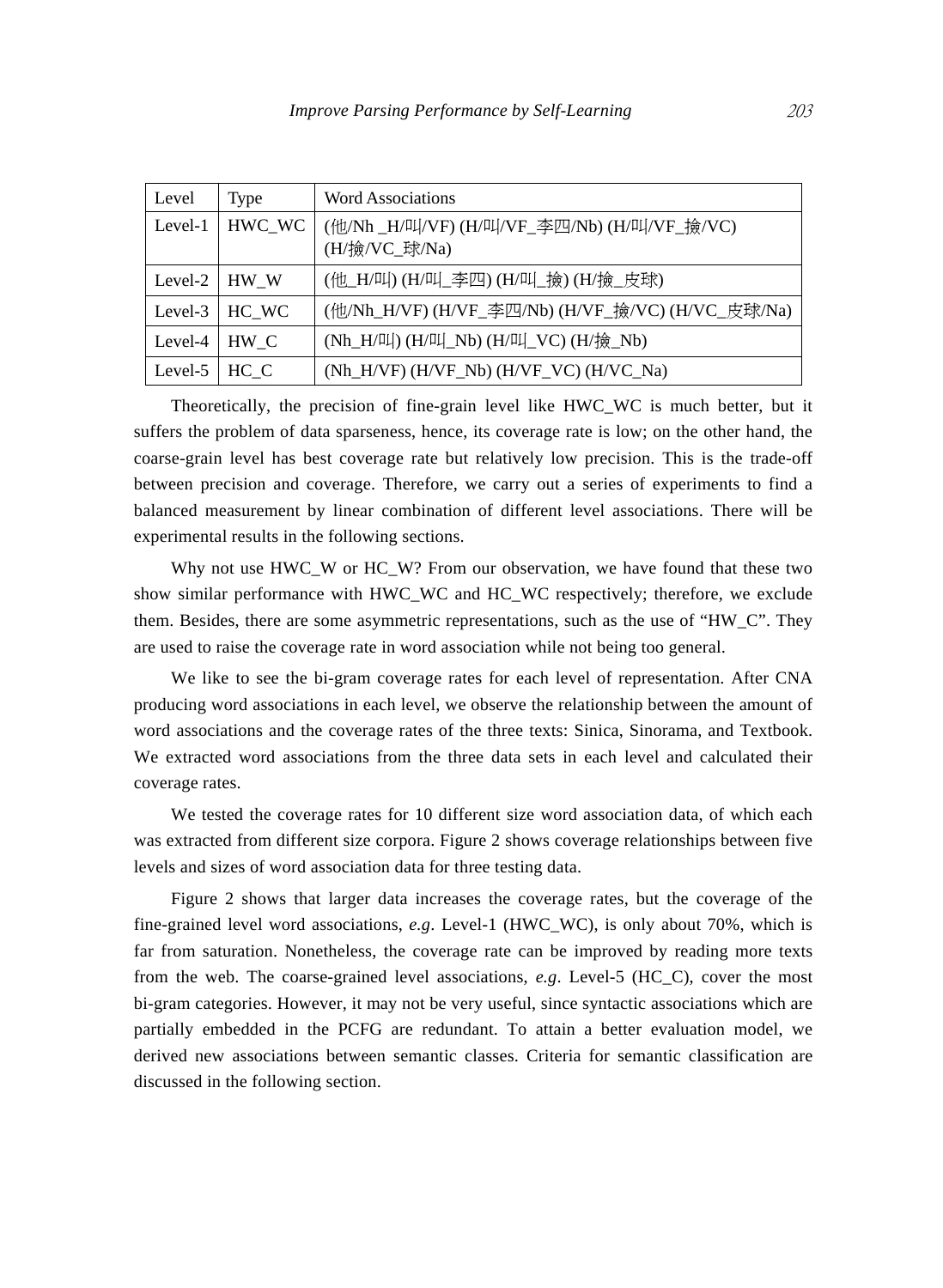

*Figure 2. Coverage rates vs. size of Corpus: (a) Sinica; (b) Sinorama; (c) Textbook.* 

# **3.2 Incorporating Semantic Knowledge**

For precision and coverage tradeoffs, we face a dilemma of using word or PoS category. We find that the coverage of word is low, though its precision is high; on the contrary, the coverage of PoS is too high to be discriminative. We hope to find a classification that covers enough information and is discriminative as well; that is, a classification system that falls between word and PoS category. A semantic classification is the solution.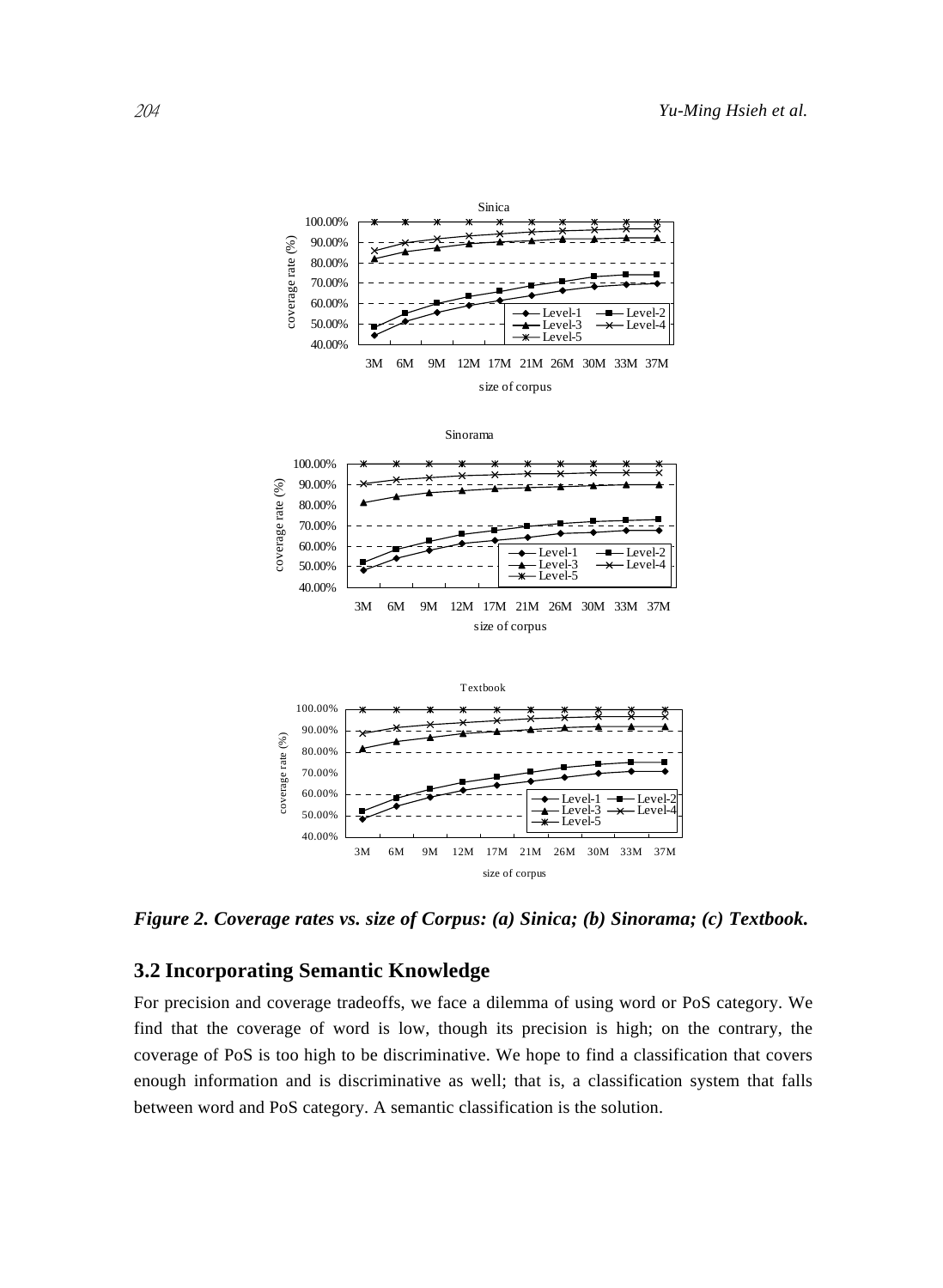There are many ways to classify semantic properties of words. Xiong *et al*. [2005] adopt CiLin and HowNet as their semantic classes in their experiment; however, the data sparseness is still a problem to be solved. Here, we propose a simple approach to build a semantic-class-based association strength for word pairs, which will be our Level-6 (HS\_S). Semantic class information is put into Level-6 in order to get high coverage and to avoid redundant syntactic associations in other levels. Besides, it can smooth the problem of data sparseness.

The idea is to classify words into their head morpheme. It begins with the transformation of every input "WORD, POS" in the data. We adopt the affix database of high frequency verbs and nouns [Chiu *et al*. 2004] to set up noun and verb classes. There are 34,857 examples of compound words in the database. As to determinative measures (DM), we refer to the dictionary of measure words, and divide the DMs in the data into thirteen categories, according to the meanings of the measure words. The thirteen categories include general, event, length, science, approximate measures, weight, square measures, container, capacity, time, currency value, classification measures, and measures of verbs. Finally, we consult parts of speech analyses [CKIP 1993] and set up the transformation rules to transform a word-PoS pair into its semantic class. The transformation algorithm is shown at Appendix A. Take "李  $\mathbb{Z}$ , Nb" as example, its semantic class is "PersonalName( $\angle$ 名)" in our classification. In another instance, the semantic class of "皮球, Na" is "Na 球". The transformation rules are PoS dependent. Each PoS is referred to CKIP [1993], which explains the PoS with words and examples. We set up discriminative subcategorization on some parts-of-speech: N/P/D/A according to the distribution of PoS and word frequency. As to the verbs, we use an initial step to assign initial value. Take PoS as "A" for example, adding prefix information is more useful than using "A" alone.

| Role1 | PoS1 | Word1 | Class1 | Role <sub>2</sub> | PoS <sub>2</sub> | Word2 | Class <sub>2</sub> |
|-------|------|-------|--------|-------------------|------------------|-------|--------------------|
| X     | Nh   | 他     | 他      | H                 | VF               | 叫     | 叫                  |
| Н     | VF   | 叫     | VF 叫   | X                 | Nb               | 李四    | PersonalName       |
| H     | VF   | 叫     | VF 叫   | X                 | VC.              | 撿     | VC_撿               |
| H     | VC   | 撿     | VC_撿   |                   | Na               | 皮球    | Na_球               |

The following example is the result of DM, prefix and affix, through a function in Level-6  $(HS_S):$ 

*S(theme:NP(quantifier:DM:*兩個*|Head:Nab:*人*)|deontics:Dbab:*能*|Head:VC1:*在 *|goal:GP(DUMMY:NP(property:Nad:*人生*|Head:Nad:*旅途*)|Head:Ng:*中*))*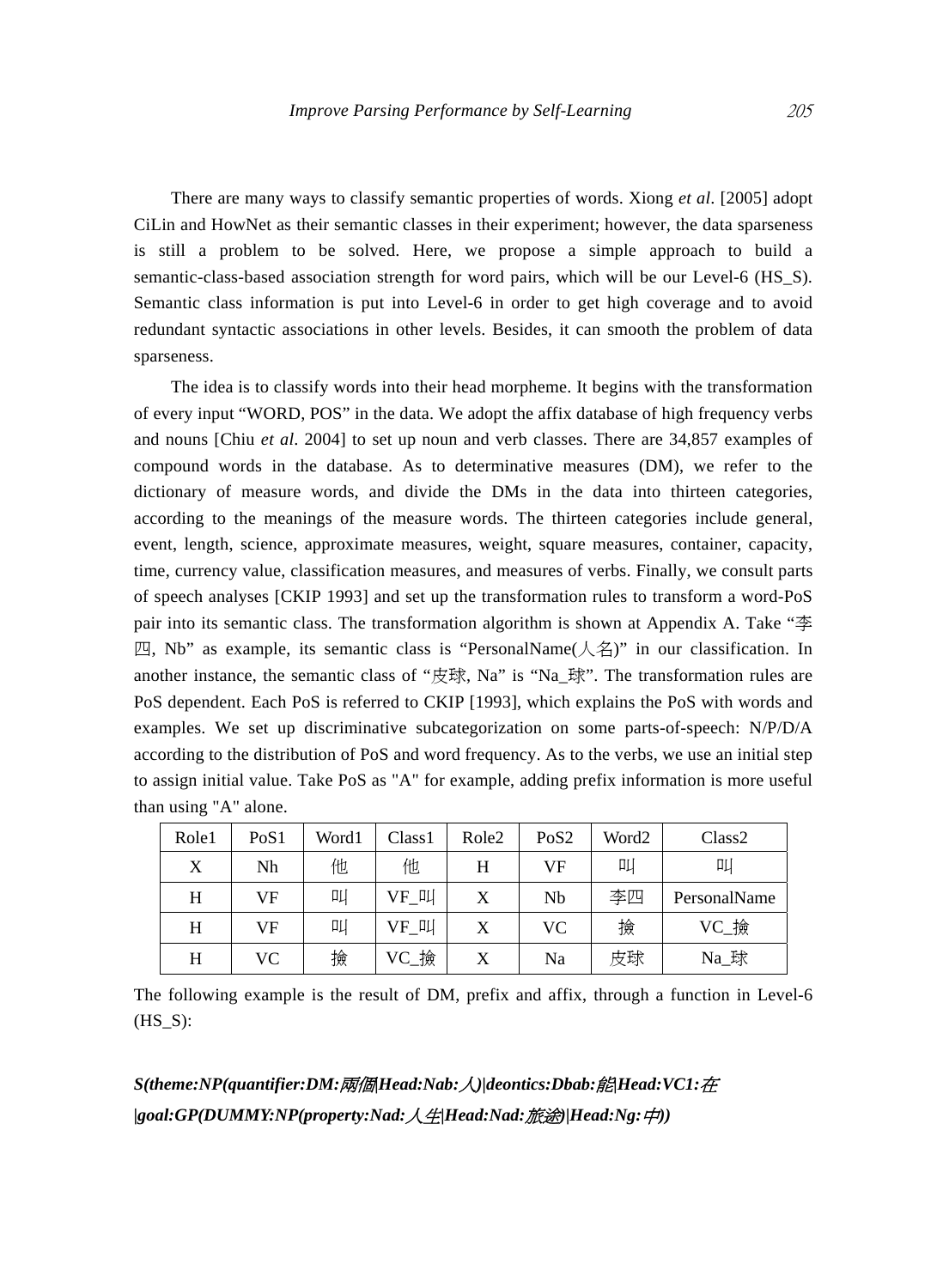| Role1 | PoS1 | Word1 | Class <sub>1</sub> | Role <sub>2</sub> | PoS1 | Word1 | Class2   |
|-------|------|-------|--------------------|-------------------|------|-------|----------|
| X     | DΜ   | 兩個    | general_DM         | H                 | Na   | 人     | $Na_{-}$ |
| X     | Na   | 人     | $Na_{-}$           | H                 | VCL  | 在     | VCL 在    |
| X     | D    | 能     | D_能                | H                 | VCL  | 在     | VCL 在    |
| H     | VCL  | 在     | VCL_在              | X                 | Na   | 旅途中   | NaNg     |
| X     | Na   | 人生    | $N_{-}$            | H                 | Na   | 旅途    | Na 途     |
| X     | Na   | 旅途    | Na 途               | Н                 | Ng   | 中     | Location |

It is necessary to discriminate syntactic head from semantic head in word association extraction of GPs and PPs. From the table above, Row 4, signified by the different color shows that "旅途" is the semantic head of the GP "旅途..中", while the word "中" is the syntactic head of the phrase.

We estimate the word association coverage rate of the Level-6 associations. From the results shown in Figure 3, the coverage rate of Level-6 is higher than Level-2, and the problem of data sparseness is indeed moderately smoothed.



*Figure 3. WA coverage rate of Level-6.* 

Next, we will use different levels of associations to construct an evaluation model to find the best structure among the numerous ambiguous candidates.

## **4. Building Evaluation Model**

A sentence structure is evaluated by its syntactic and semantic plausibility. The syntactic plausibility is modeled by products of phrase rule probabilities of its syntactic tree. The semantic plausibility is modeled by the word association strengths between head words and their arguments or modifiers. For an input sentence S, the feature-embedded PCFG parser produces its n-best trees  $\{y_1(s),..., y_n(s)\}\$ . The evaluating model finds out the best structure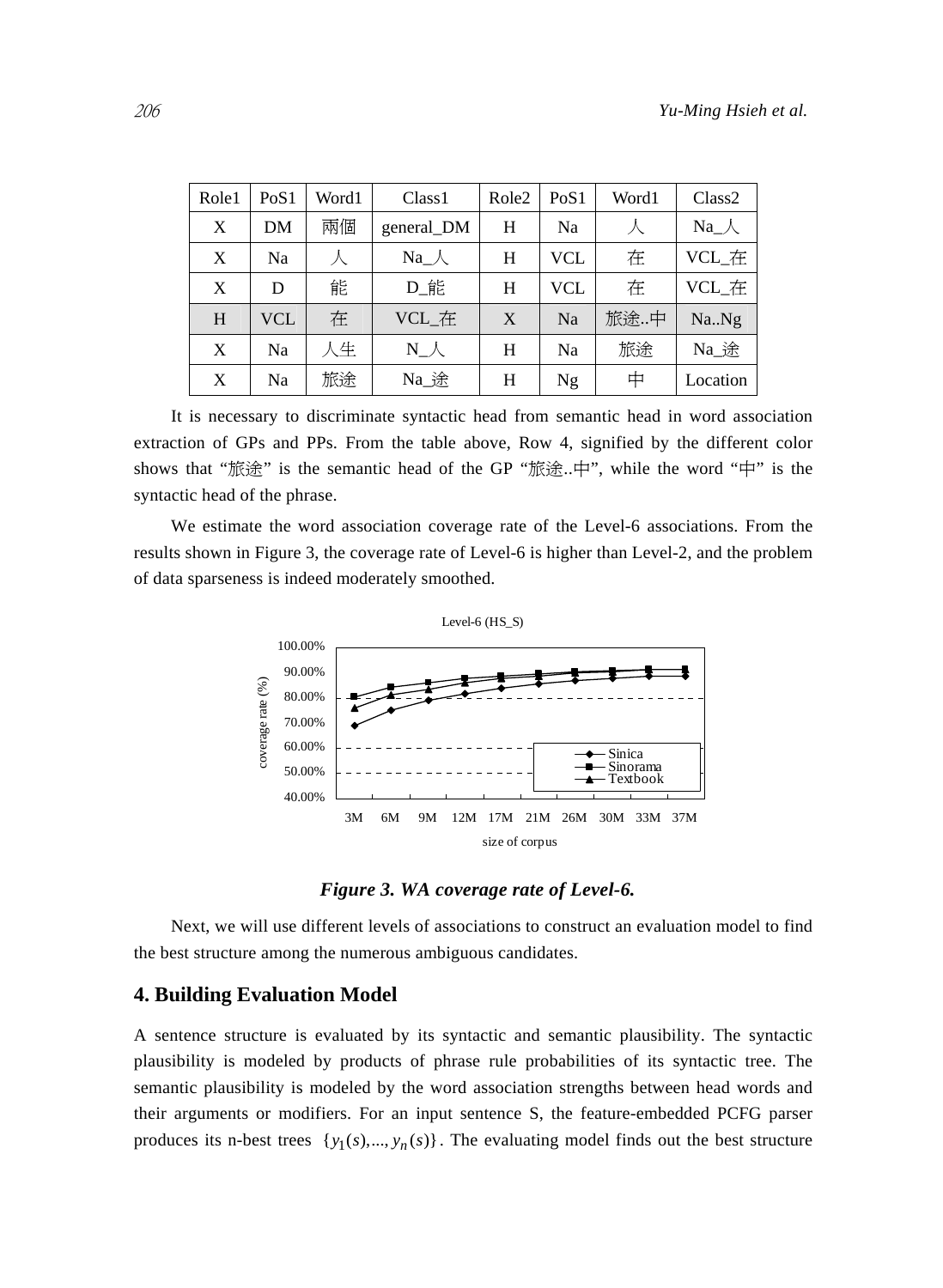according to the rule probability (syntactic) and corresponding word association probability (semantic). Rule probabilities are generated by the PCFG parser when n-best trees are produced. We will estimate word association probabilities in the following formula. In the formula, "Head" means the Head of a word association, notated as HWC, HC, or HW. "Modify" means dependent daughter, notated as WC, W, or C.

$$
P(Modify | Head) = \frac{freq(Head, Modify)}{freq(Head)}
$$
 (1)

Data sparseness is a common problem in dealing with corpora. A minimal value  $\sigma$  is used to smooth data sparseness:

$$
\sigma = \frac{1}{total\ number\ of\ WA\ token} = \frac{1}{221482591}
$$

The evaluation value  $Value(y_n(s))$  to each candidate tree  $Y_n(S)$  is defined as:

Value(y<sub>n</sub>(s)) =  
\n
$$
\lambda^* RuleValue(y_n(s)) + (1 - \lambda) WAValue(y_n(s))
$$
\n(2)

where  $RuleValue(y_n(s))$  is the rule probability of the sentence and  $WAValue(y_n(s))$  is the total word association value in different level *n*. RuleValue and WAValue are normalized, *i.e.* (i-min)/(max-min). The following shows weighting in different levels and explanation of formula:

$$
WAValue(y_n(s)) = \sum_{level=1}^{6} \theta_{level} * WA_{level}(y_n(s))
$$
\n(3)

$$
WA_{level}(y_n(s)) = \prod_{all\_word\_association\_for\_y_n(s)} P(Modify \mid Head)
$$
 (4)

After semantic probability collocating with rule probability, we hope to find the best tree  $y^*(s)$ .

$$
y^*(s) = \arg \max Value(y_n(s)) \quad \text{#Yi on all } i \tag{5}
$$

We calculate related  $\lambda$  and  $\theta$  values from the development sets. The development sets are adopted from trees in training data. In evaluation, we substitute  $\lambda$  and  $\theta$  for every interval of 0.1 from 0 to 1. Then, we find out the best results in certain probability. The experiment results will be shown in the following section. Moreover, we justify whether the word associations are reasonable.

For instance, the following example has eight different ambiguous parsing results produced by the parser.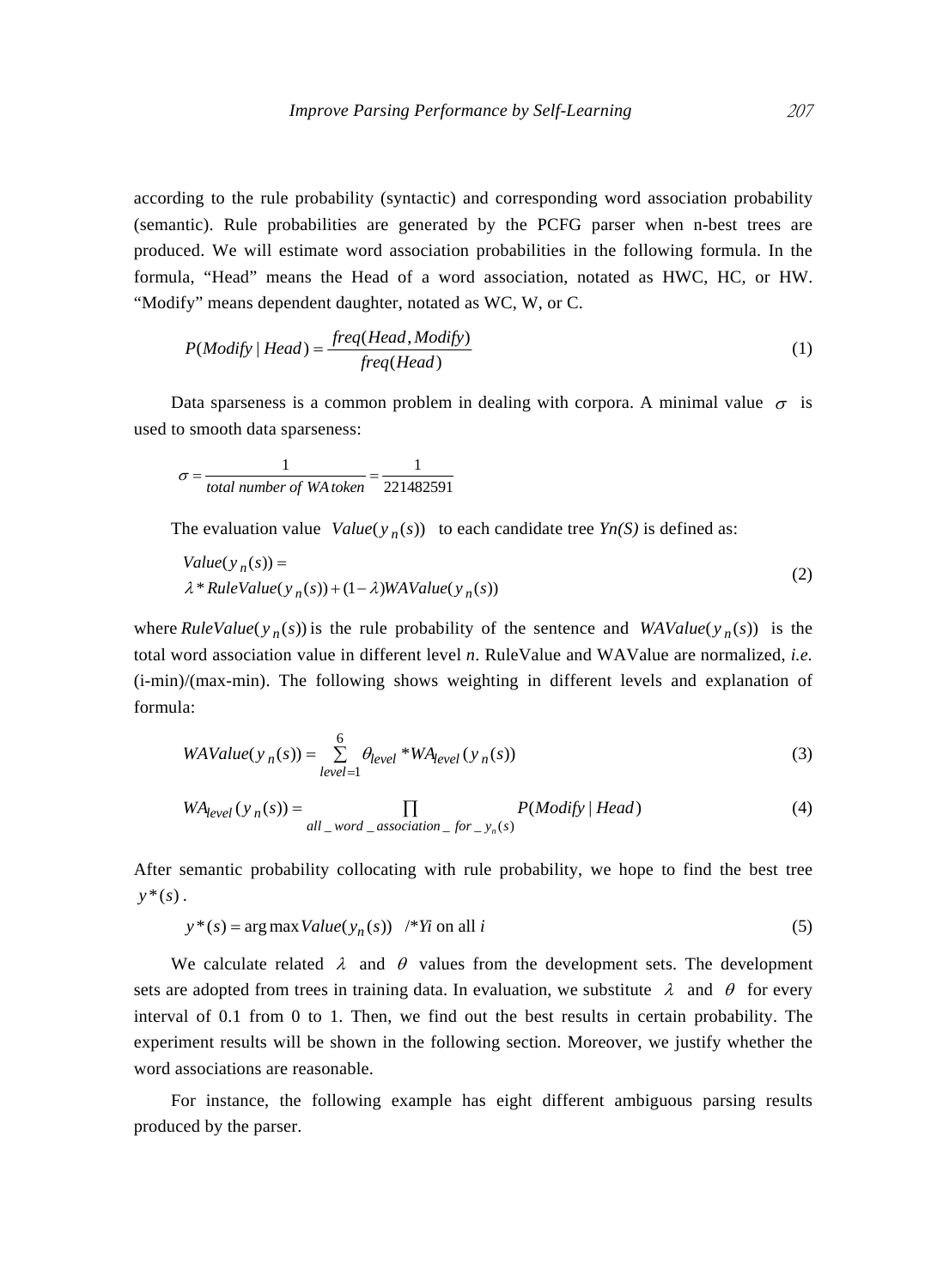## **Input segmentation with PoS tag:** 我們(Nh) 都(D) 喜歡(VK) 蝴蝶(Na) **Parsing results**:

#1:1.[0] S(NP(Head:Nh:我們)|D:都|Head:VK:喜歡|NP(Head:Na:蝴蝶))#

#1:2.[0] NP(Nh:我們|Head:NP(VP(D:都|Head:VK:喜歡)|Head:Na:蝴蝶))#

#1:3.[0] VP(PP(Head:Nh:我們)|VP(D:都|Head:VK:喜歡)|Head:Na:蝴蝶)#

#1:4.[0] NP(VP(Head:Nh:我們)|Head:NP(VP(D:都|Head:VK:喜歡)|Head:Na:蝴蝶))#

#1:5.[0] VP(Head:VP(VP(Head:Nh:我們)|VP(D:都|Head:VK:喜歡))|NP(Head:Na:蝴蝶))#

#1:6.[0] NP(S(NP(Head:Nh:我們)|D:都|Head:VK:喜歡)|Head:Na:蝴蝶)#

#1:7.[0] VP(PP(Head:Nh:我們)|Head:VP(VP(D:都|Head:VK:喜歡)|VP(Head:Na:蝴蝶)))#

#1:8.[0] VP(Head:VP(VP(Head:Nh:我們)|VP(Head:D:都))|Head:VP(Head:VK:喜歡|NP(Head:Ma:蝴蝶)))#

|      | Prob $(log_2)$                                               |
|------|--------------------------------------------------------------|
| Rule | $\overline{\phantom{0}}$<br>$ \overline{ }$<br>۳ ، ۱۰ ، ۱۰ ، |

| <b>Type</b> | WA              | Prob $(log_2)$                                     |
|-------------|-----------------|----------------------------------------------------|
| Level-1     | (我們/Nh_H/喜歡/VK) | $log_2(76/21528) + log_2(578/21528) +$             |
| (HWC_WC)    | (都/D_H/喜歡/VK)   | $log_2(2/12200) = -25.9395936826742$               |
|             | (H/喜歡/VK_蝴碟/Na) |                                                    |
| Level-2     | (我們_H/喜歡)       | $log_2(76/21528) + log_2(578/21528) +$             |
| $(HW_W)$    | (都_H/喜歡)        | $log_2(2/12200) = -25.9395936826742$               |
|             | (H/喜歡_蝴碟)       |                                                    |
| Level-3     | (我們/Nh_H/VK)    | $log_2(25520/3235010)+log_2(49025/3235010)+$       |
| $(HC_WC)$   | (都/D_H/VK)      | $log_2(8/2501420) = -31.2844226460991$             |
|             | (H/VK_蝴碟/Na)    |                                                    |
| Level-4     | (Nh_H/喜歡)       | $log_2(3257/21528)+log_2(6160/21528)+$             |
| $(HW_C)$    | (D_H/喜歡)        | $log_2(2927/11741) = -6.53387135079941$            |
|             | (H/喜歡_Na)       |                                                    |
| Level-5     | $(Nh_H/VK)$     | $log_2(230163/3235010) + log_2(1086580/3235010) +$ |
| $(HC_C)$    | $(D_H/VK)$      | $log_2(575635/2601356) = -7.56305573913316$        |
|             | (H/VK_Na)       |                                                    |
| Level-6     | (我們_H/VK 喜)     | $log_2(81/23809) + log_2(586/23809) +$             |
| $(HS_S)$    | (D 都_H/VK 喜)    | $log_2(2/13986) = -26.3155277463539$               |
|             | (H/VK 喜_Na 碟)   |                                                    |

# *Figure 4. An Example of Rule calculationand and WA probability.*

Figure 4 shows the WA values of the first sentence at each level. Similarly the WA data are produced for all other input sentences. Then, we derive the evaluation values  $Value(y_n(s))$  for each ambiguous sentence and find the best result with respect to different weights.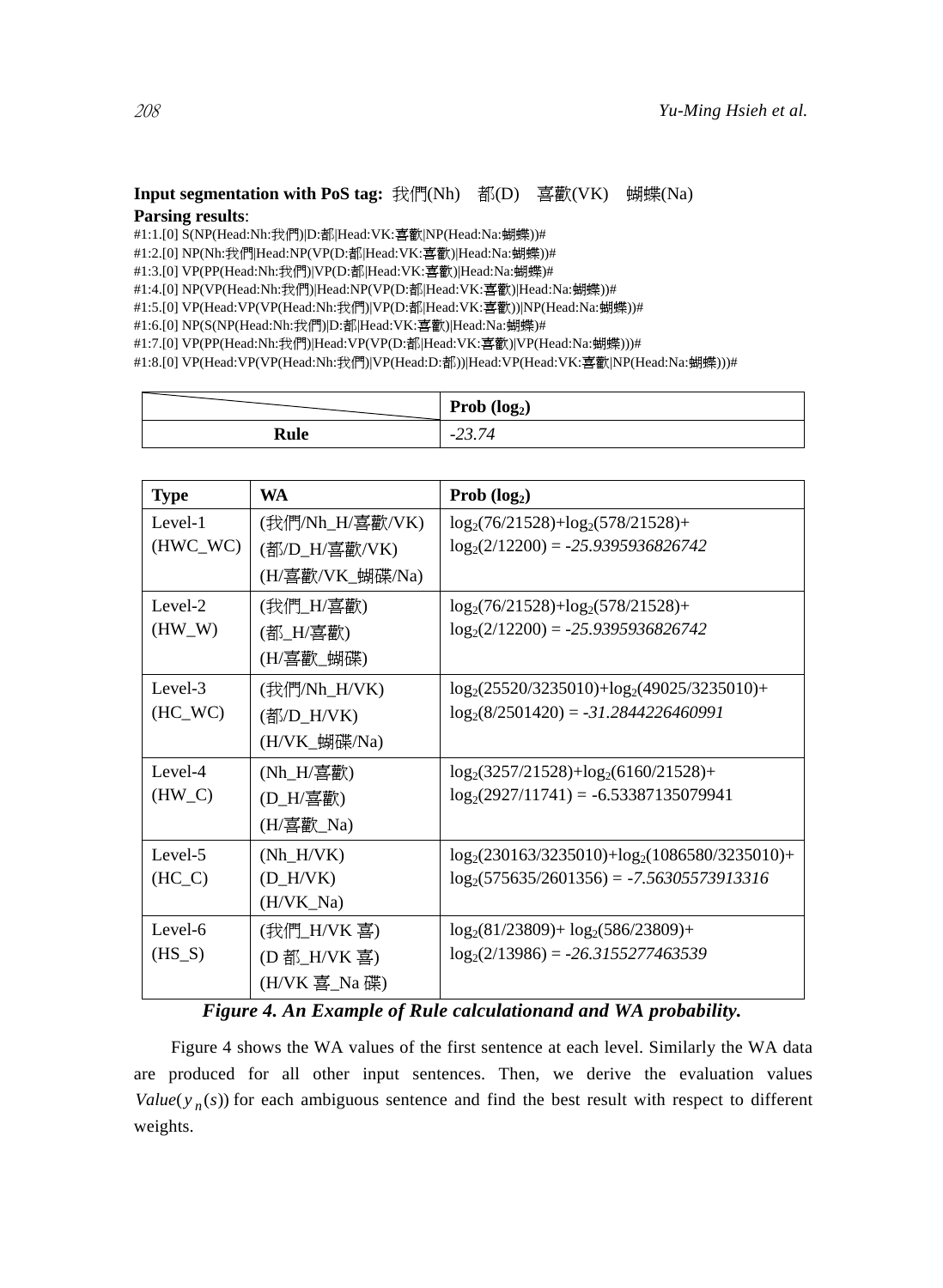# **5. Experimental Results**

The parsing performance and our evaluating model are evaluated by standard PARSEVAL metrics. In our experiments, we only use sentences longer than 6 words for our testing, since Hsieh *et al*. [2005] found that the bracketing *f*-score of short sentence (the length of a sentence is from 1 to 5 words) is over 90%. We use the *n*-best tree structures produced from "Rule type-3" mentioned in the Section 2. The oracle 50-best and the top 1-best bracketed f-scores of "Rule type-3" are listed in Table 4. Take the data of Sinica for example, we find that for the 50-best results, the oracle score is 90.11%. In contrast the 1-best *f*-score is 83.09%.

*Table 4. The bracketed f-scores of 1-best and oracle performance of 50-best. (sentence length*  $\geq 6$ )

| Top $n$ -best | Testing data |          |                 |  |
|---------------|--------------|----------|-----------------|--|
|               | Sinica       | Sinorama | <b>Textbook</b> |  |
| 1-best        | 83.09        | 77.54    | 83.19           |  |
| 50-best       | 90.11        | 87.44    | 89.94           |  |

To simplify our evaluation model, we try to find the most effective levels of associations first. In turn, the parser uses only one level of association and rule probabilities to select the best structure from *n* candidates. That is:

$$
WAValue(y_n(s)) = WA_{level}(y_n(s)) =
$$
  
\n
$$
\prod_{all\_word\_association\_for\_y_n(s)} P(Modify | Head)
$$
\n(6)

Figure 5 displays the bracketing *f*-scores of testing data for each different level of association. The best results of Level-1 slightly surpass that of Level-2; results of Level-6 overtake that of Level-3; Level-6 has better performance than Level-5. Therefore, in considering type of information, data coverage, and dimension reduction only three levels (Level-1, Level-4 and Level-6) are taken into consideration to form the final evaluation model.



*Figure 5. Matching rule with WA value in each level (sentence length*  $\geq 6$ ).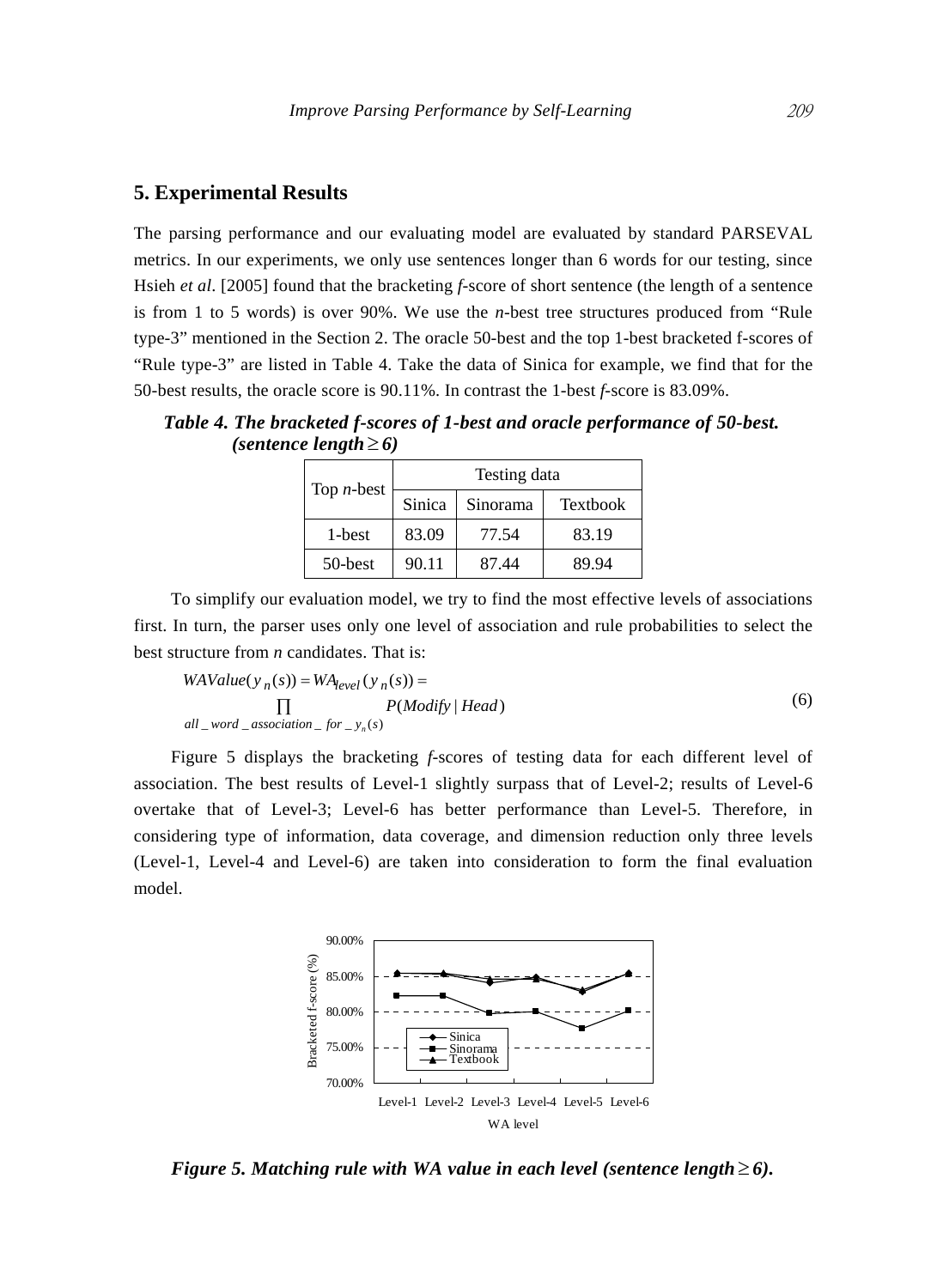Finally, we adjust the weights of L1, L4, and L6 associations and rule probabilities to evaluate the plausibility of structures from the 50-best parses tree of the developing data and the results of experiments on the three testing data are shown in Table 5. For our experiments,  $\lambda$  =0.7,  $\theta_1$ =0.7,  $\theta_4$ =0.3, and  $\theta_6$ =0.5.

| Models        | Testing data |          |          |
|---------------|--------------|----------|----------|
|               | Sinica       | Sinorama | Textbook |
| R, L1, L4, L6 | 86.59        | 82.81    | 85.97    |
| 1-best        | 83.09        | 77.54    | 83.19    |
| 50-best       | 90.11        | 87.44    | 89.94    |

*Table 5. The bracketed f-scores of 50-best parses (sentence length*  $\geq$  6)

From the results shown in Table 5, we see that semantic information is effective in finding better structures. About 3.5%~5.2% of the bracketing *f*-scores are raised. In Charniak *et al.* [2005], the *f*-score was improved from 89.7% (without re-ranking) to 91.02% (with re-ranking) for English<sup>6</sup>; the oracle  $f$ -score was 96.8% for *n*-best in their paper. We also believe that with more data parsed, better word-association values will be obtained; hence, the parsing performance will be improved by self-learning. Our WA was first extracted from the 1-best result from parser. With the parser producing *n*-best and the evaluating system finding the best structure, we can continuously derive more and better word associations. Similarly, if we have a better WA referent statistic, we should be able to choose the better structure. This is the idea of how self-learning works. The left side of Figure 6 denotes how we produce knowledge initially, and the right side of Figure 6 explains the repeated procedure of automatic knowledge extraction and accumulation. From the results shown in Table 4 and Table 5, we see that there is much space for improvement.

 $\overline{a}$ 

<sup>6</sup> The English parser has better evaluating results than the Chinese one due to the better performance of the parser and language differences. The charateristic of a strictly regulated grammar in English gives an advantage in parsing. Nonetheless, we have to admit that there is plenty of room for improvement in Chinese parsing.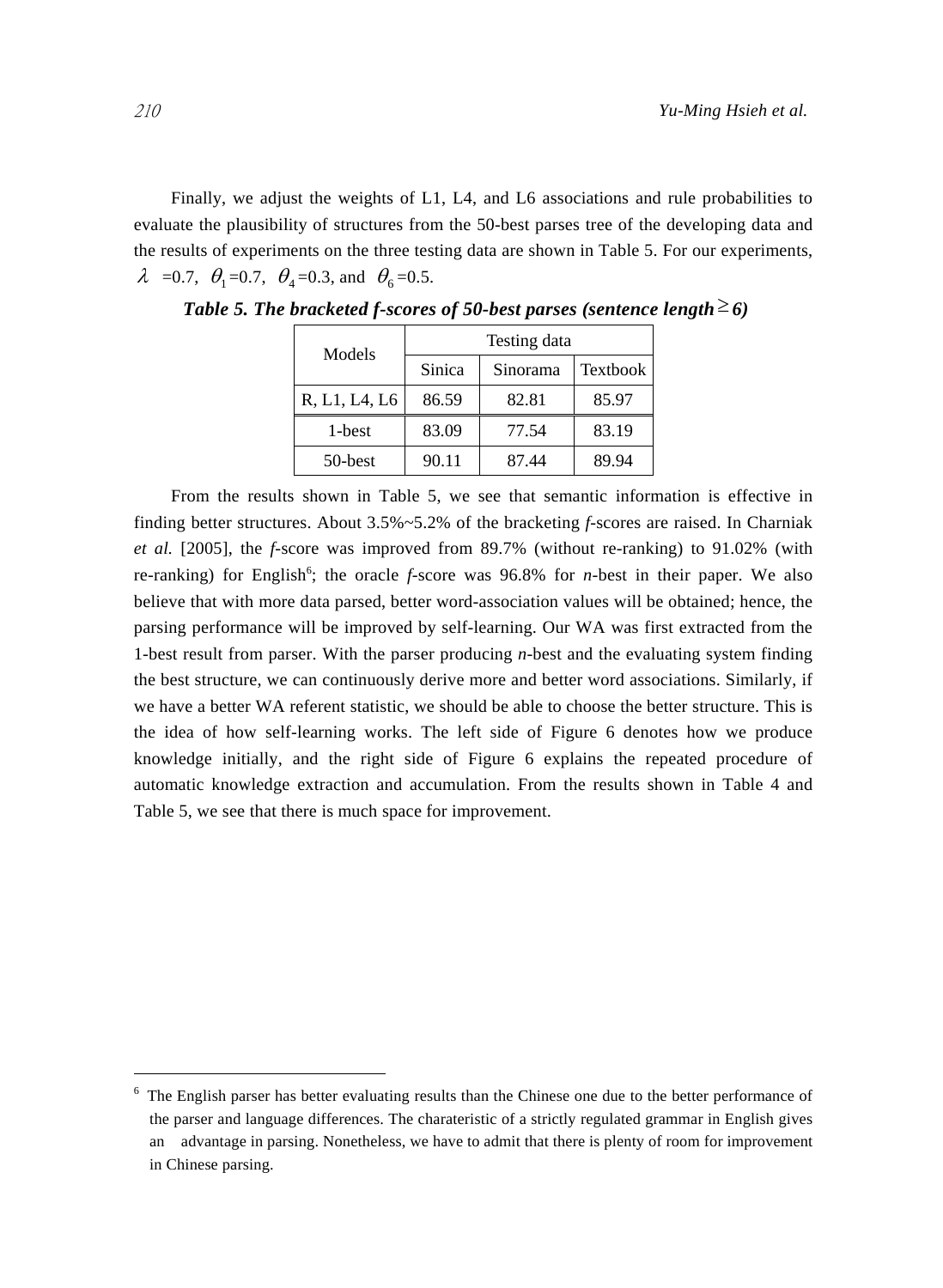

*Figure 6. Procedure of self-learning.* 

## **6. Further Experiments on Sentences with Automatic PoS Tagging**

Perfect testing data was used in the above experiments without considering PoS tagging errors. However, in reality, PoS tagging errors will degenerate parsing performance. The real parsing performance of accepting input from a PoS tagging system is shown in Table 6(1). In this table, "Autotag" means to markup the best PoS on the segmented data. The naïve approach to overcome the PoS tagging errors is to delay some of the ambiguous PoS resolution for words with lower confidence tagging scores and leave the ambiguous PoS to be resolved in the parsing stage. In Tsai *et al.* [2003], the tagging confidence of each word is measured by the following value:

Confidence value = 
$$
\frac{P(c_{1,}w)}{P(c_{1,}w) + P(c_{2,}w)}
$$
(7)

where  $P(c1,w)$  and  $P(c2,w)$  are probabilities assigned by the tagging model for the best candidate "c1,w" and the second best candidate "c2,w". Some examples follow:

confidence value=1.0 他*({Nh,Nes})* 叫*({VG,VF})* 李四*(Nb)* 撿*({VC,VB})* 皮球*(Na)*  confidence value=0.8 他*(Nh)* 叫*({VG,VF})* 李四*(Nb)* 撿*(VC)* 皮球*(Na)*  confidence value<0.5 他*(Nh)* 叫*(VF)* 李四*(Nb)* 撿*(VC)* 皮球*(Na)*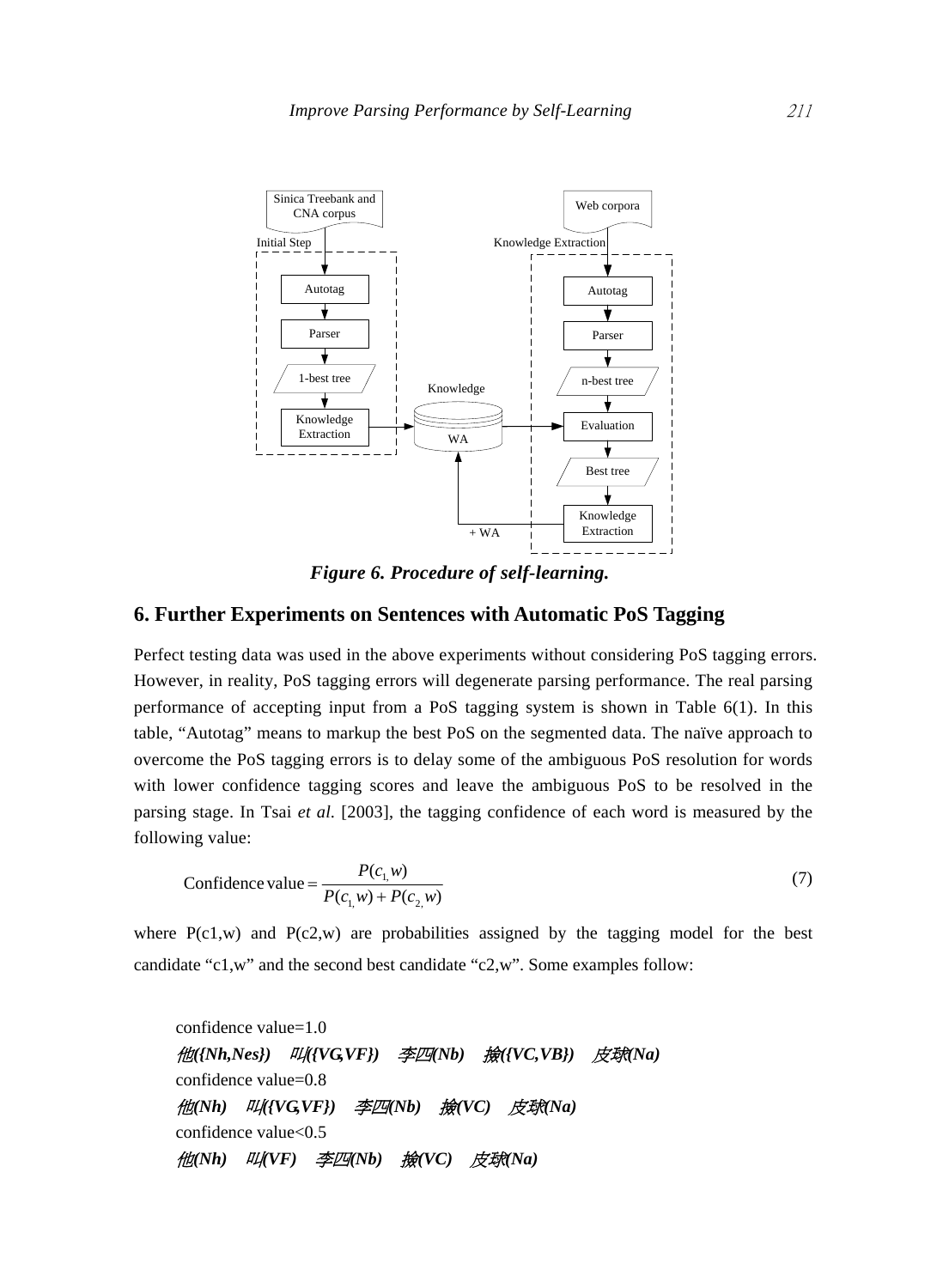In Table 6(2), "Autotag with confidence value=1.0" means that if confidence value  $\leq$ 1.0, we list all possible PoSs for the parser to decide. The experimental results of the 1-best, Table 6(2), show that delaying ambiguous PoS resolution does not improve parsing performance, since PoS ambiguities increase structural ambiguities and the PCFG parser is not robust enough to select better syntactic structures. However, for the experiment of 50-best, take the oracle score as the example; the 50-best oracle *f*-scores shown in Table 6(2) are better than the results without leaving ambiguous tags as shown in Table  $6(1)$ . Therefore, it is more likely to find better results after applying our evaluation model on the set of data with better oracle scores. Hence, we try to see the power of our evaluation model by leaving ambiguous PoS tags for the testing data.

| Top $n$ -best |         | Testing data |          |                 |
|---------------|---------|--------------|----------|-----------------|
|               |         | Sinica       | Sinorama | <b>Textbook</b> |
| (1)           | 1-best  | 75.31        | 72.05    | 79.27           |
|               | 50-best | 84.09        | 83.36    | 87.54           |
| (2)           | 1-best  | 73.41        | 68.34    | 77.83           |
|               | 50-best | 86.45        | 83.99    | 88.83           |

*Table 6. Oracle bracketed f-scores of different autotag for parsing: (1)Autotag; (2)Autotag with confidence value = 1.0.* 

We then apply our evaluation model to select the best structure from the 50-best parses. The results are shown in Table 7. The experiment above takes "Rule type-3" for *n*-best parses. The bracketed *f-*score is raised from the original 73.41% to 79.34%, for about 4% improvement in the Sinica testing data. Sinorama data is improved from 68.34% to 74.78%. Textbook data is from 77.83% to 82.59%. This proves that our evaluating model is robust enough to handle ambiguous PoS tagging and produces better results than solely using the unique tag produced by Autotag.

*50-best parses (sentence length*  $\geq 6$ ). Testing data Sinica Sinorama Textbook

*Table 7. The bracketed f-scores in Autotag with confidence value=1.0 and* 

| Models        | rosung uata |          |          |  |
|---------------|-------------|----------|----------|--|
|               | Sinica      | Sinorama | Textbook |  |
| R, L1, L4, L6 | 79.34       | 74.78    | 82.59    |  |
| 1-best        | 73.41       | 68.34    | 77.83    |  |
| 50-best       | 86.45       | 83.99    | 88.83    |  |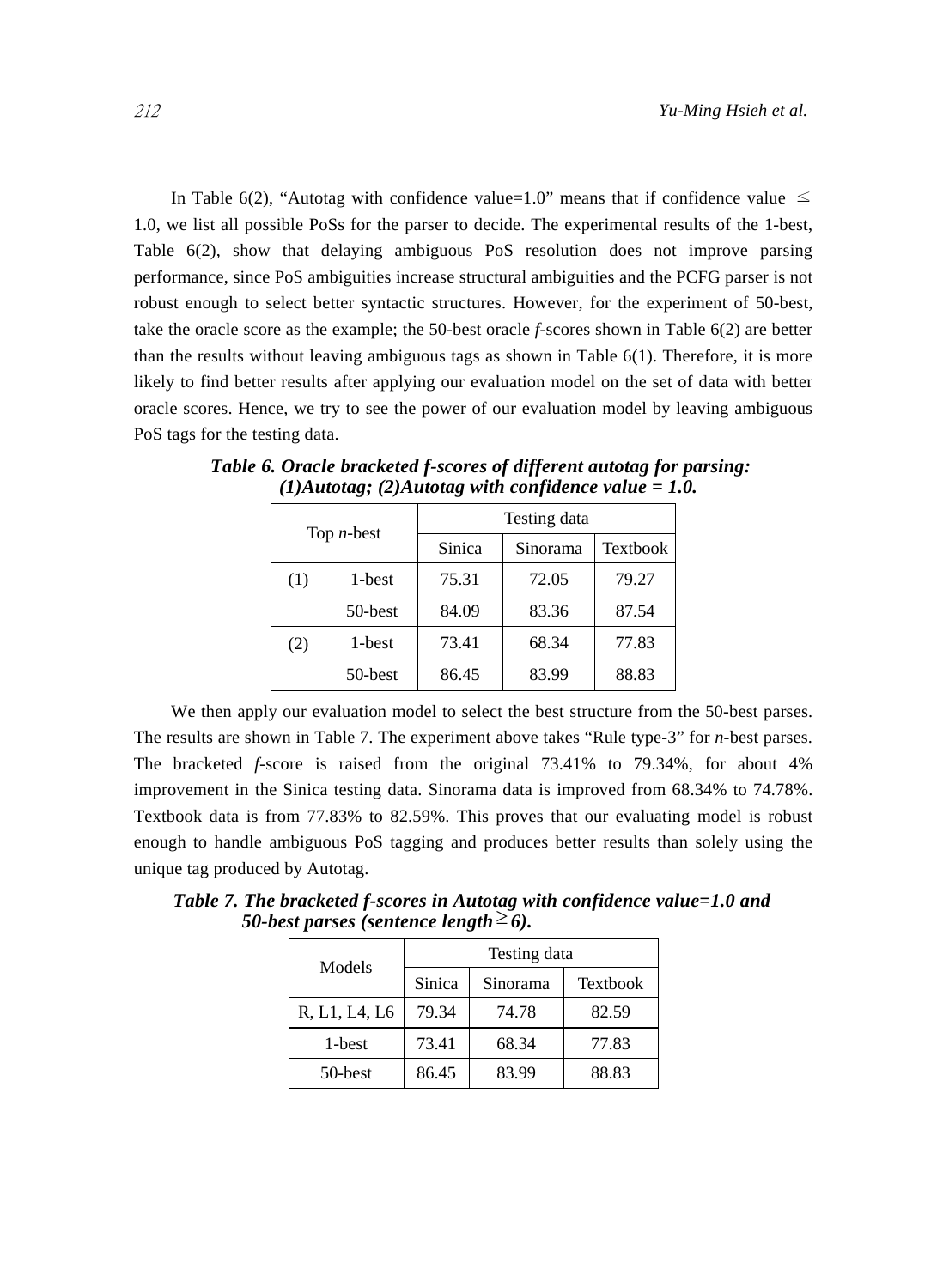## **7. Conclusion**

Parsers of any language aim to correctly analyze the syntactic structure of a sentence, often with the help of semantic information. This paper shows a self-learning method to produce imperfect (due to errors produced by automatic parsing) but unlimited amount of word association data to evaluate the n-best trees produced by a feature-extended PCFG grammar. We prove that, although the statistical association strengths produced by automatic parsing are not perfect, the extracted data is reliable enough in measuring plausibility of ambiguous structures. The parser with this WA evaluation is considerably superior to those without evaluation. We believe that the above iterative learning processes can improve parsing performances automatically by learning word-dependence knowledge continuously from web. We also propose a method to modify our grammars to increase the oracle scores of the produced *n*-best sentences.

On the other hand, we offer a general syntactic and semantic evaluation model. We input *n-*best parses to our evaluating model. The evaluating model selects the best parse from this set of parses using a rule and semantic probability. The system we described, using the standard PARSEVAL framework, has a bracketed *f*-score of the selected trees, which is 86.59% higher than the original 1-best. Furthermore, the ambiguous PoS of a word is also parsed and evaluated on *n*-best, and we prove that our evaluating model is robust enough to improve parsing results on sentences with ambiguous PoS tagging.

From our experiment results, we find that sentences with coordinate structures are more difficult to deal with. The information of semantic parallelism instead of semantic dependencies is required for solving conjunctive structures. The extracted word associations don't have enough discriminative power to resolve both syntactic and semantic symmetry of conjunctive structures. The possible improvement may come from modifying the extraction method or predicting their plausible ranges before parsing. As to other difficult sentences, for example, in Figure 2, the coverage rate of Level 2 (HW\_W) associations is only about 70%, which is far less than needed. We may expand our data to read more web texts to resolve this problem.

In future research, we plan to improve the quality of word-association. Four aspects need to be addressed: improving the accuracy of the PoS tagger, enhancing the parser's ability to solve common mistakes (such as parsing conjunctive structures), extracting more word associations by reading, and parsing text from web. As to the evaluation model, properly corresponding semantic classifications from coarse to fine-grained categories are needed in Level-6.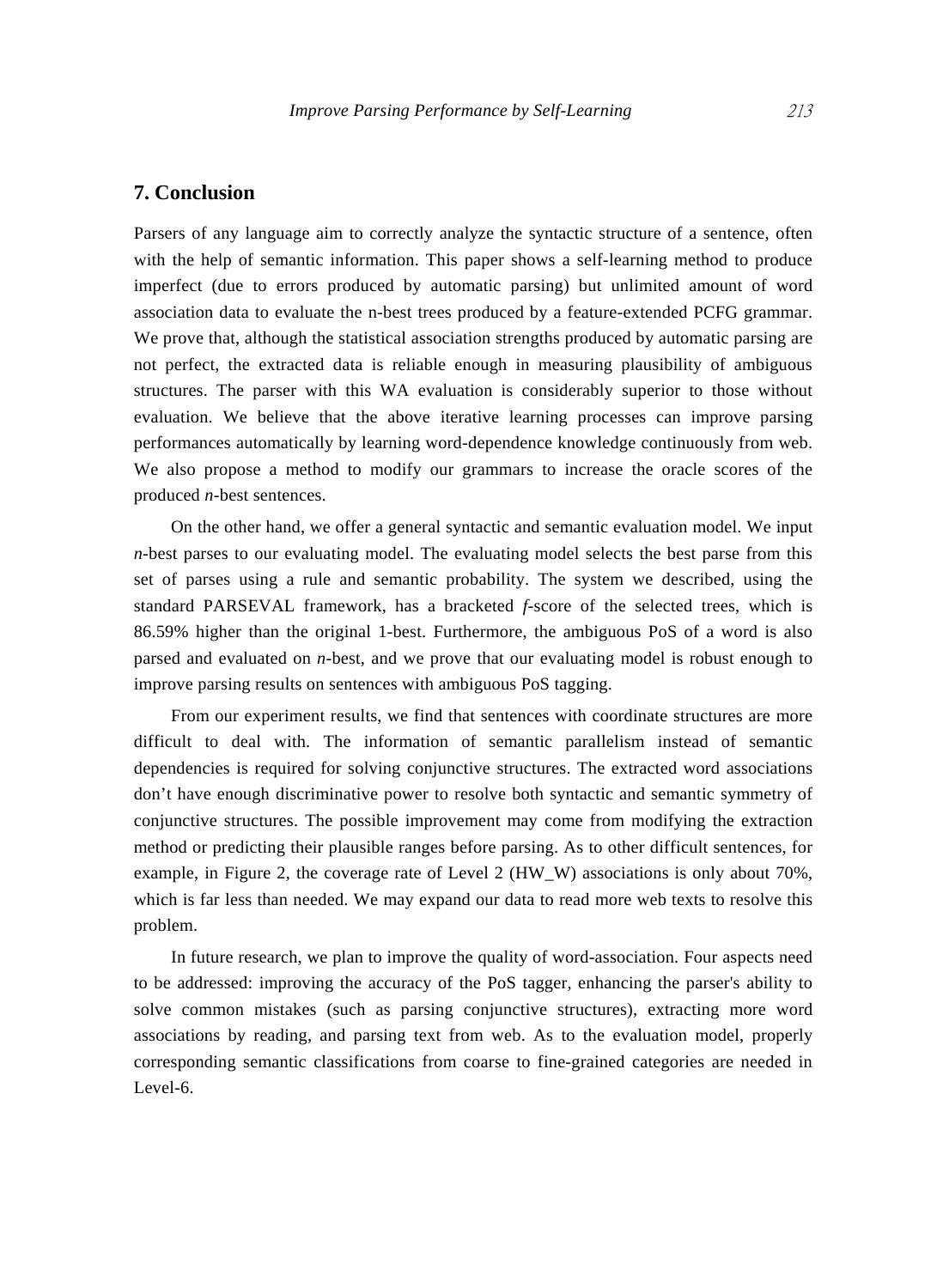## **Acknowledgments**

This research was supported in part by National Science Council under Grant NSC 95-2422-H-001-008- and National Digital Archives Program Grant 95-0210-29-  $\overrightarrow{\mathcal{K}}$ -13-09-00-2.

# **Reference**

- Black, E., S. Abney, D. Flickenger, C. Gdaniec, R. Grishman, P. Harrison, D. Hindle, R. Ingria, F. Jelinek, J. Klavans, M. Liberman, M. Marcus, S. Roukos, B. Santorini, and T. Strzalkowski, "A Procedure for Quantitatively Comparing the Syntactic Coverage of English Grammars," In *Proceedings of the Workshop on Speech and Natural language*, 1991, pp. 306-311.
- Charniak, E., and M. Johnson, "Coarse-to-fine *n-*best parsing and MaxEnt discriminative reranking," In *Proceedings of the 43rd Annual Meeting of the Association for Computational Linguistics*, 2005, Ann Arbor, MI, pp. 173-180.
- Chen, K.-J., C.-R. Huang, F.-Y. Chen, C.-C. Luo, M.-C. Chang, C.-J. Chen, and Z.-M. Gao, "Sinica Treebank: design criteria, representational issues and implementation," In *Anne Abeille, (ed.): Building and Using Parsed Corpora. Text, Speech and Language Technology*, 2003, 20, pp. 231-248.
- Chen, Y., M. Asahara, and Y. Matsumoto, "Deterministic Dependency Structure Analyzer for Chinese," In *Proceedings of the First International Join Conference on Natural Language Processing*, 2004, Sanya City, Hainan Island, China, pp. 135-140.
- Chiu, C.-M., J.-Q. Luo, and K.-J. Chen, "Compositional semantics of mandarin affix verbs." In *Proceedings of ROCLING XVI: Conference on Computational Linguistics and Speech Processing*, 2004, Taipei, pp. 131-139.
- CKIP (Chinese Knowledge Information processing), "The categorical analysis of Chinese," Technical Report No. 93-05, Institute of Information Science Academia Sinica, Taipei, 1993.
- Collins, M., "Head-driven statistical models for natural language parsing," *PhD thesis*, University of Pennsylvania, 1999.
- Collins, M., "Discriminative reranking for natural language parsing," In *Machine Learning: Proceedings of the Seventeenth International Conference (ICML 2000)*, 2000, Morgan Kaufmann, San Francisco, CA, pp. 175-182.
- Hsieh, Y.-M., D.-C. Yang, and K.-J. Chen, "Linguistically-motivated grammar extraction, generalization and adaptation," In *Proceedings of the Second International Join Conference on Natural Language Processing*, 2005, Jeju Island, Republic of Korea, pp. 177-187.
- Johnson, M., "PCFG models of linguistic tree representations," *Computational Linguistics*, 1998, 24(4), pp. 613-632.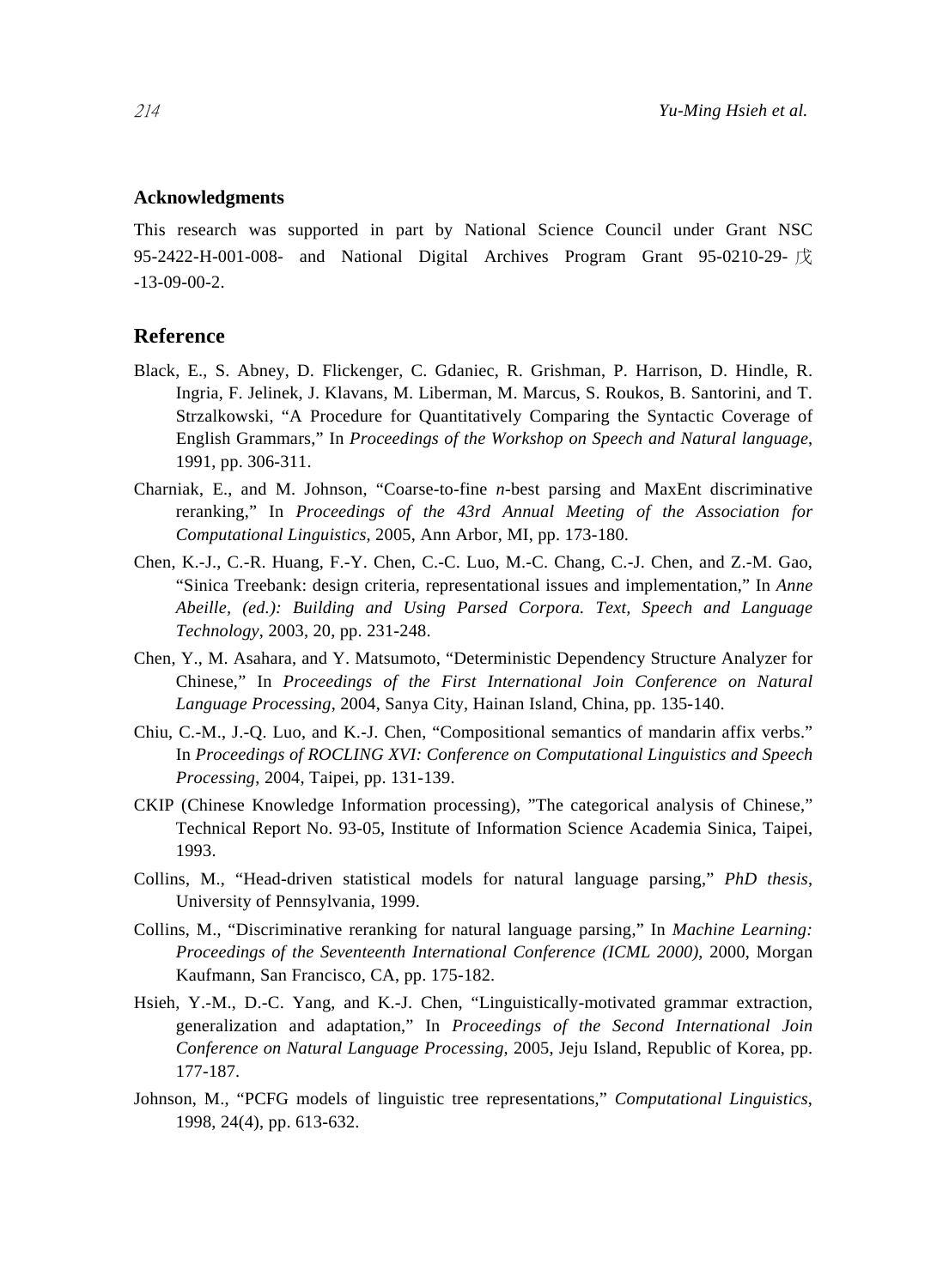- Klein, D., and C. D. Manning, "Accurate unlexicalized parsing," *In Proceedings of the 41st Annual Meeting of the Association for Computational Linguistics*, 2003, Sapporo, Japan, pp. 423-430.
- Tsai, Y.-F., and K.-J. Chen, "Context-rule model for PoS tagging," In *Proceedings of 17th Pacific Asia Conference on Language, Information and Computation (PACLIC 17)*, 2003, COLIPS, Sentosa, Singapore, pp. 146-151.
- Xiong, D., S. Li, Q. Liu, S. Lin, and Y. Qian, "Parsing the Penn Chinese Treebank with semantic knowledge," In *Proceedings of the Second International Join Conference on Natural Language Processing*, 2005, Jeju Island, Republic of Korea, pp. 70-81.